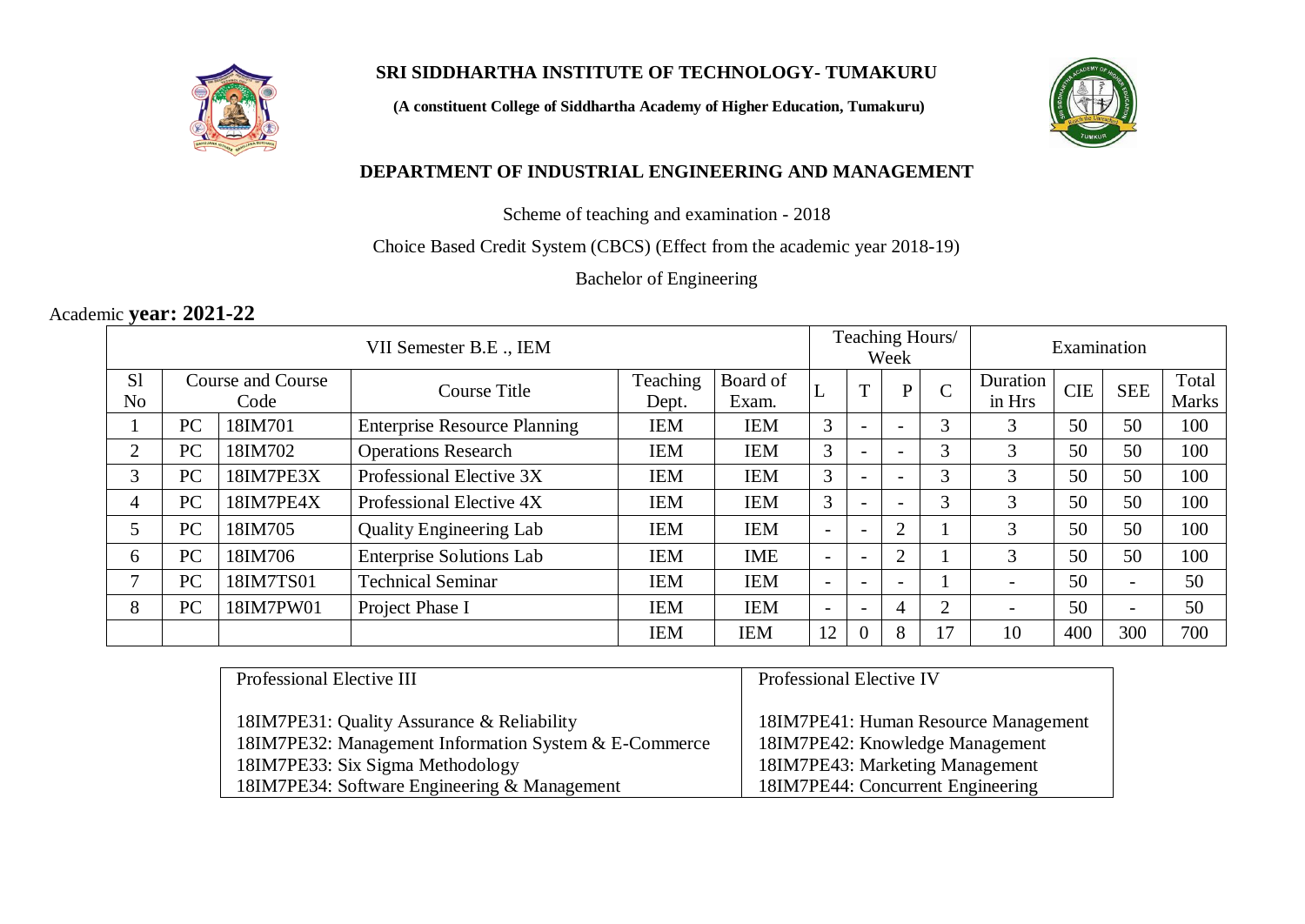## **18IM701: ENTERPRISE RESOURCE PLANNING**

Credits: 3-0-0-3 CIE: 50 SEE:50 Total Marks:100

### **Course Objectives**

- 1. To understand the basics ofERP
- 2. To know ERP implementation process
- 3. To understand the different modules ofERP
- 4. To implement ERPmarket Place

**UNIT I 9 Hrs Introduction to ERP:** An overview of ERP, advantages, Integrated Management Information, Business modeling, Integrated Data Model, Benefits of ERP**.** ERP Related Technologies, Business Process Reengineering, Data Warehousing, Data Mining, On-line Analytical Processing, SupplyChain Management.

# **UNIT II 9 Hrs**

**ERP Implementation:** Introduction, Evolution of ERP, ERP Implementation, Life Cycle, Different phases of ERP implementation, Implementation methodology**,** Hidden costs, organizing the implementation, vendors, consultants and users, project management and monitoring.

## **UNIT III 9 Hrs**

**ERP Modules:** Introduction, Finance module, financial accounting, controlling, investment management, treasury module, business planning and budgeting. Manufacturing module, introduction and subsystems of manufacturing module, introduction and subsystems of human resource module, introduction and subsystems of materials management**,** introduction and subsystems of sales and distribution module.

## **UNIT IV 9 Hrs**

**ERP market place:** Market share, vendors, SAPAG, company profile, product and technology, R/3 an overview, R/3 system, R/3 application module, R/3 module SAP application, People soft company profile, business management solution, commercial solution, industry solutions, people tool, people soft implementation tool kit, BAAN company profile, BAAN ERP module, BAAN ERP tools, introductions to GD Edwards.

**UNIT V 9 Hrs ERP - Present and Future :** Limitations of ERP systems, Extend the power of ERP systems, ERP and E-commerce, E- commerce work flows, future directions in ERP - new modules and web enabling.

## **Course Outcomes**

- CO1. Students will be able to describe and explain fundamentals ofERP.
- CO2. Students will able to aware of ERP practices in the industry.
- CO3. Understand the concepts of different ERP modules
- CO4. Able to apply ERP modules in E-commerce.

## **Text Books**

- 1. Enterprise Resource Planning Alexis Leon, Tata Mc Graw Hill Publishing Company Ltd 1999.
- 2. Enterprise Resource Planning Concept and Practice, VinodKumar Garg and Venkita krishnan N. K.- Prentice Hall, - 2<sup>nd</sup> Edition, New Delhi, India, 2004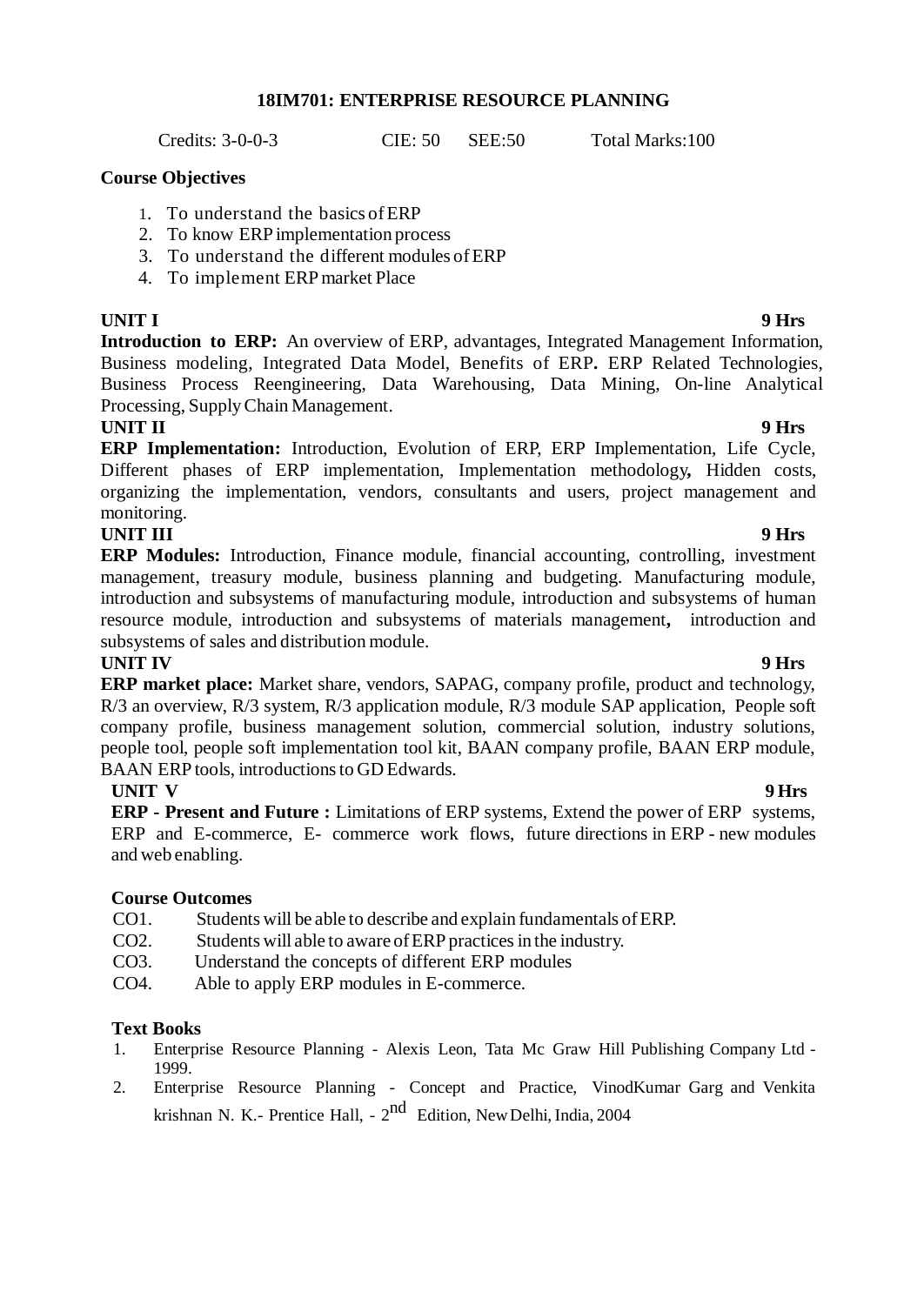## **18IM702: OPERATIONS RESEARCH**

Credits: 3-0-0-3 CIE: 50 SEE:50 Total Marks:100

# **Course Objectives**

- 1. To equip the students with the knowledge based on OR models for problem solving and decision making situations in organizations.
- 2. To develop mathematical model for interactive decision making situations, where competitors are involved under conditions of conflict.
- 3. Construct the required activities in an efficient manner so as to complete it on or before a specified time limit and at minimumcost.
- 4. To draw Network diagram for the Projects and to find the cost and time

# **UNITI 9 Hrs**

**Introduction:** Definition of OR, Historical development, Phases of OR study, Models of OR, Features and Limitation ofOR.

**Linear programming:** Definition, mathematical formulation, standard form, Solution space, Types of solution feasible, basic feasible, optimal, infeasible, multiple, Redundancy, Degeneracy, Graphical method.

# **UNITII 9 Hrs**

**Simplex Method**: Variants of simplex algorithm Artificial basis techniques, Big- M method Duality-Economic interpretation of dual, Solution ofLPP using duality concept, Dualsimplex method.

**UNITIII 9 Hrs Transportation problem:** Formulation of transportation model, Basic feasible solution using different methods (North-West corner, Least Cost, Vogel's Approximation Method) Optimality Methods. Unbalanced transportation problem, Degeneracy in transportation problems, Variants in Transportation Problems, Applications of Transportation problems. **UNITIV 9 Hrs** 

**Assignment problem:** Formulation of the Assignment problem, unbalanced assignment problem, Traveling salesman problem

**Game theory:** Formulations of games, Strategies, Two-person-zero sum game, games with and without saddle point, Dominance property, Graphical solutions  $(2 \times n, m \times 2)$  games). **UNIT V 9 Hrs**

**Project management using network analysis:** Network construction, Rules for drawing network, common errors, Determination of critical path and duration,Floats.

**PERT-** Estimation of probability of project duration, variance**,** Crashing of networks, optimum and least cost scheduling.

# **Course Outcomes**

- CO1. Identify and develop operational research models from the verbal description of the realsystem.
- CO2. Understand the mathematical tools that are needed to solve optimization problems.
- CO3. Use mathematical software to solve the proposed models.
- CO4. Develop a report that describes the model and the solving technique, analyse the results and propose recommendations in language understandable to the decisionmaking processes in Management Engineering.

# **Text Books**

- 1. Introduction to Operation Research Taha H A, Prentice Hall of India, 6<sup>th</sup> edition, 1999
- 2. Operations Research Kanthi Swarup & others, Sultan chand and Sons. 1992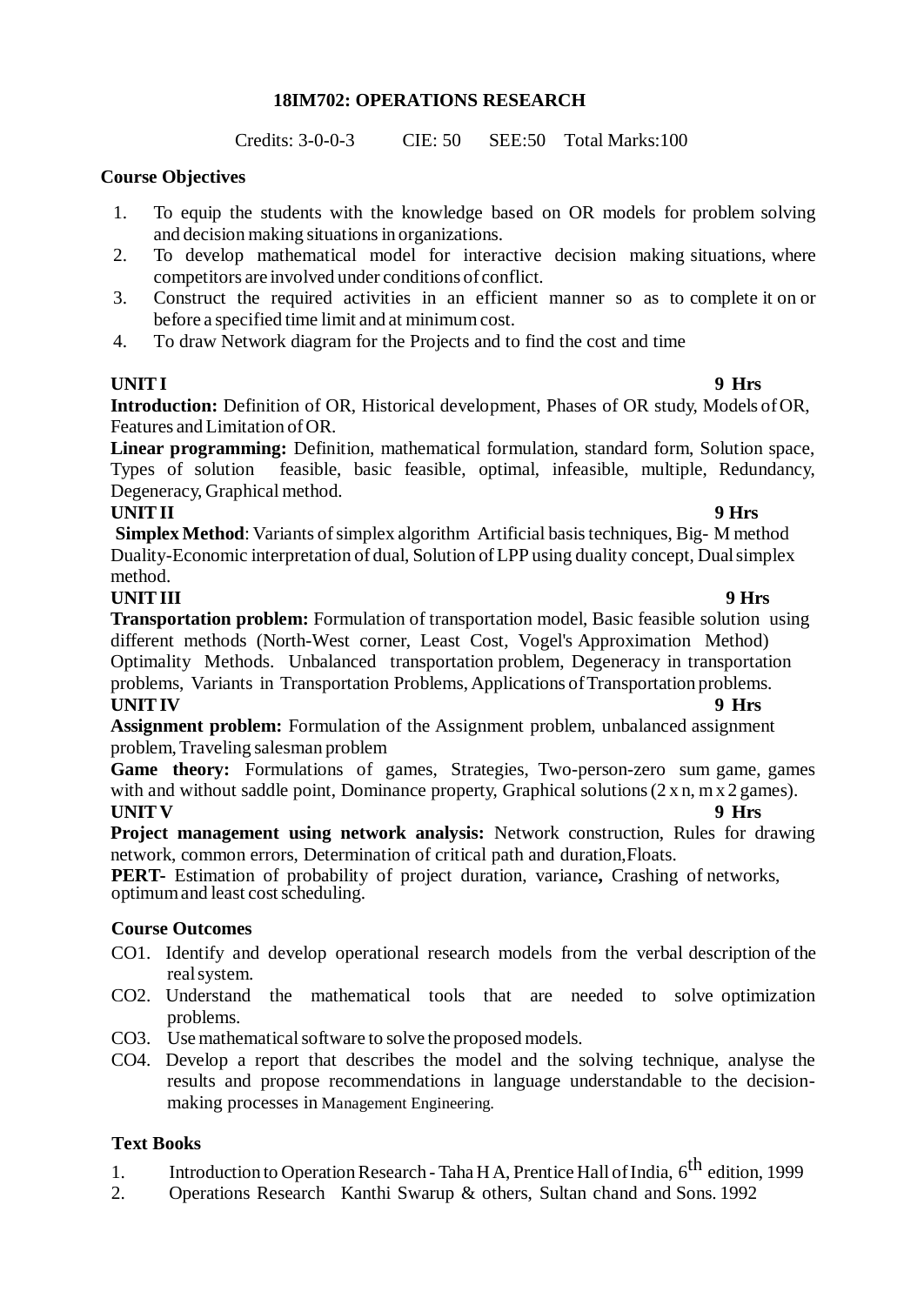## **Reference Books**

- 1. Introduction to Operation Research-Hiller and Libermann, McGraw Hill 5<sup>th</sup> edn.
- 2. Operations Research, S.D. Sharma, Kedarnath, Ramnath &Co, 1996
- 3. Operations Research Theory and Application-J K Sharma, Pearson Education Pvt Ltd, 2<sup>nd</sup> Edn, ISBN-0333-92394-4.
- 4. Principles of Operations Research- Philips, Ravindram and SolebergTheory and Practice, PHI, 2<sup>nd</sup> Edition, 2007

# **Professional Elective III**

# **18IM7PE31: QUALITY ASSURANCE & RELIABILITY**

Credits: 3-0-0-3 CIE: 50 SEE:50 Total Marks:100

## **Course Objectives**

- 1. To develop the analytical understanding of tools used in the quality engineering process
- 2. To expose students to the quality tools and techniques used in the process monitoring
- 3. To understand the design ofsampling plan for acceptance sampling
- 4. To apply the Reliability and life testing concepts

# **UNITI 9 Hrs**

**Introduction**: Definition of quality, Quality function, Dimension of Quality, Quality engineering terminology, Brief history of quality methodology, Statistical method for quality improvement, quality costs four categories costs and hidden costs. Brief discussion on sporadic and chronic qualityproblems.

**Quality Assurance:** Definition and concept of quality assurance, Quality audit concept, Audit approach. Ingredients of quality programs.

## **UNITII 9Hrs**

**Statistical Process Control**: Introduction to statistical control. Statistical process control . Chance and assignable causes of variation.Basic principle of control charts, choice of control limits, sample size and sampling frequency, rational subgroups. Analysis of patterns of control charts.

**Process Capability:** Basic definition, standardized formula, and 6-σ concept of process capability.

# **UNITIII 8 Hrs**

**Charts for Variables**: Control charts for X-R. chart statistical basis of the charts development and use of X-R. Chart, interpretation of charts.

## **UNITIV 9Hrs**

**Control Charts For Attributes**: Control chart for fraction non conforming (defectives) development and operation of control chart, brief discussion on variable sample size, Control chart for non-conformities (defects)- development and operation of control chart for constant sample size and variable sample size.

### **UNIT V 10 Hrs**

**Inspection and Test-Sampling Plans:** Inspection planning - concept of accepting sampling, economics of inspection. Operating characteristic curves - construction and use.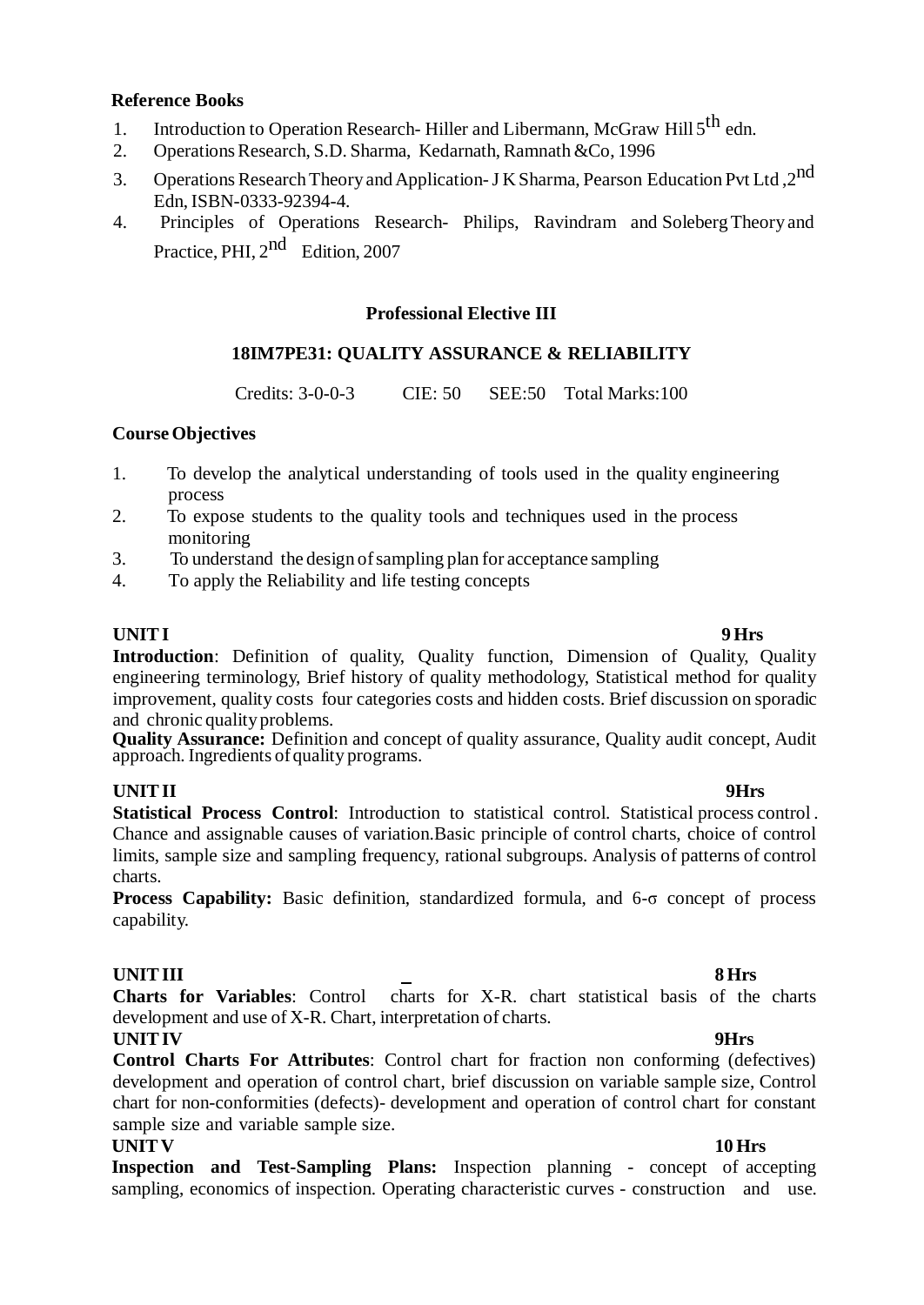Acceptance plans - single, double sampling, Determination of average outgoing quality, average outgoing quality level, average total inspection, production risk and consumer risk.

## **Reliability and life testing:**

Introduction, Failures of engineering systems, Causes of failures, Reliability characteristics, Common failure rate curves, Simple cases of exponential failures in series and parallel devices.

### **Course Outcomes**

- CO1. Students willunderstand definition of quality and terminologies
- CO2. Students will appreciate the use of statistical concepts in process control
- CO3. Demonstrate ability to collect data, analyse and interpret the status of process
- CO 4. Apply the concepts of Reliability and life testing in real life situations

### **Text Books**

- 1. D.C. Montgomery, "Introduction to statistical Quality control", 3<sup>rd</sup> Editon, john Wiley and sons.
- 2. J.M. Juran and Frank M.Gryna, "Quality Planning and Analysis", 3<sup>rd</sup> Edition, TATAMcGraw-Hill.

## **Reference Books:**

- 1. Grant and Leavenworth, "Statistical QualityControl", McGraw-Hill.
- 2. Janet L. Novak and Kathleen C. Bosheers, "the QS9000 documentation Toolkit" Prentice Hall PTR.
- 3. Suresh Dalela and Saurabh, "ISO 9000 A Manual for total Quality Management", S.Chand and companyLtd, RamNagar, New Delhi.

## **18IM7PE32: MIS & E-COMMERCE**

Credits: 3-0-0-3 CIE: 50 SEE:50 Total Marks:100

### **Course Objectives**

- 1. To understand basic concepts and resources of information systems
- 2. To describe the development of an IS
- 3. To understand need for an IS and its applications
- 4. To understand advancesin MIS

### **UNITI 9Hrs**

**Foundation concepts** : Foundation of Information systems in Business- Information system and technologies, Business Applications, Developments and Management, Competing with Information Technology Fundamentals of Strategic Advantage, Using information Technology for Strategic advantage.

### **UNITII 9Hrs**

**Review of Information Technologies :** Computer Hardware- Computer Systems, end user and Enterprise computing, Computer Peripherals, Input, Output and storage technologies , computer software , Application Software, End user Application, System software, Computer System Management.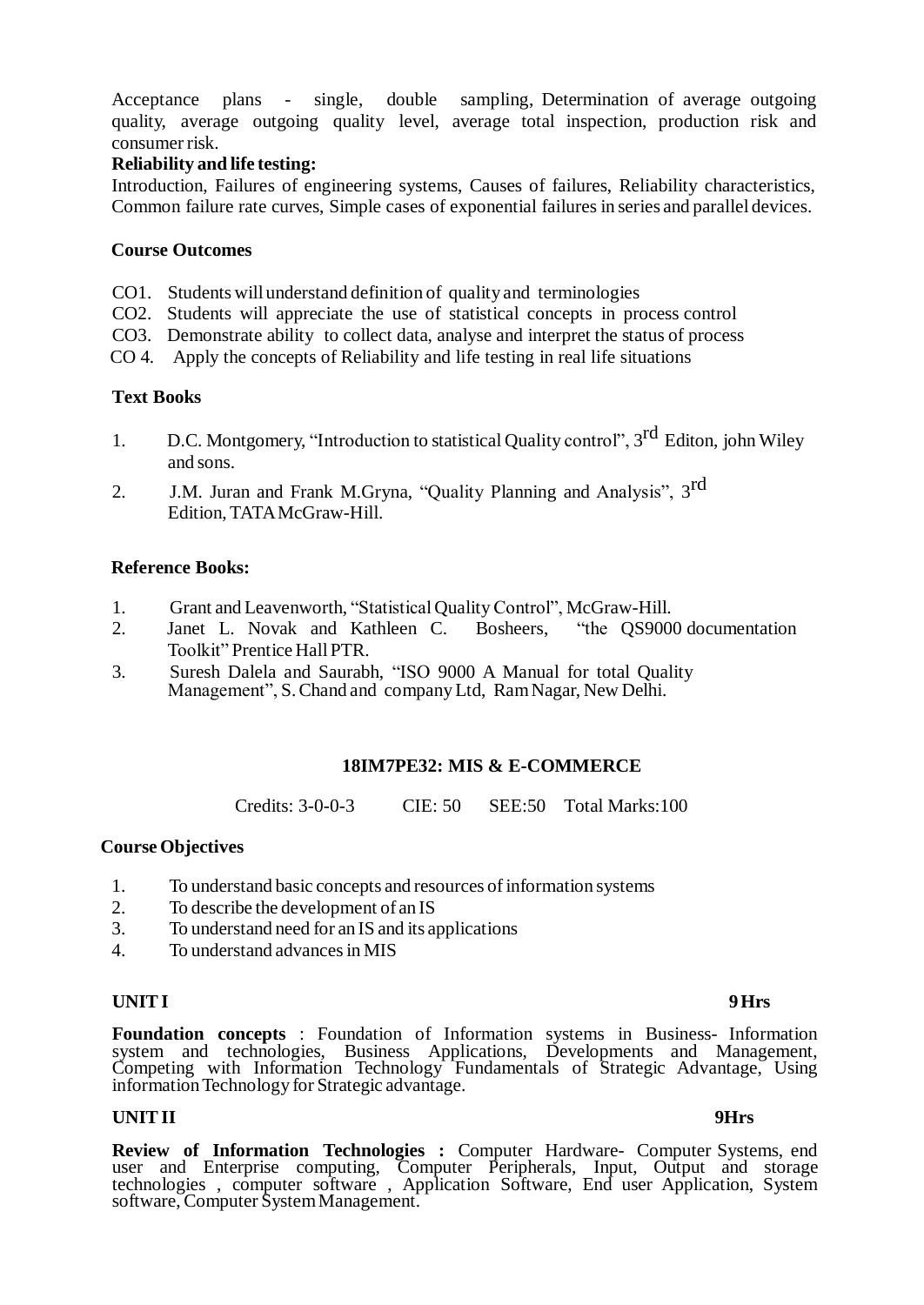### **UNITIII 9 Hrs**

**Data Resource Management:** Managing Data Resources, Technical foundations of Database Management, Telecommunications and Networks Overview of Telecommunications and Networks,TechnicalTelecommunications alternatives.

**Business Applications :** The internet worked E-business Enterprise- The internet, Intranets and Extranets in Business, Enterprise communication and Collaboration, Electronic Business Systems, Cross Functional E-Business Systems, Functional E-business systems.

## **UNITIV 9 Hrs**

**Electronic Commerce:** Fundamentals , E-Commerce Applications and Issues, Decision support System in E-Business, Artificial Intelligence Technologies in Intelligence Technologies in Business

# **UNIT V 9 Hrs**

**Management Challenges** : Security, Ethical, Societal, health Challenges of E- Business Security Management of E-Business Enterprises, Global and political challenges of E-Business.

## **Course Outcomes**

- CO1. Student are capable of developing information systems for business
- CO2. Students will come to knowthe importance ofMIS in an organistion.
- CO3. Students will be aware of computer based MIS in an organization.
- CO4. Able to manage the challenges in global situations

# **Text Books**

- 1. Management Information Systems: Managing Information Technology in the Internet Worked Enterprise Jams A. O'Brien Tata McGraw Hill Publishing Company Ltd. 2002, 5<sup>th</sup> Edition ISBN 0-07-048637-9.
- 2. Management Information Systems " W.S. Jawdekar, Tata McGraw Hill Publishing Co. Ltd., New Delhi, 1998, ISBN 0-07-463197-9

# **Reference Books**

- 1. "Management Information System" Laudon and Lauden, PHI, 1998, Ed., ISBN 81-203- 1282-1.
- 2. Management Information Systems " S. Sadagopan, Prentice Hall of India, 1998, Ed. ISBN 81-203-1180-9. Information Systems for Modern Management" G.R. Murdick, PHI 2002.
- 3. Enterprise Resource Planning**,** Michel Hammer, Adison Wesley, New Delhi, 2000.

# **18IM7PE33: SIX SIGMA METHODOLOGY**

Credits: 3-0-0-3 CIE: 50 SEE:50 Total Marks:100

# **Course Objectives**

- 1. To introduce students to the six sigma process improvement concepts philosophy.
- 2. To enable the students gain the knowledge of various tools needed for successful implementation ofsix sigma methodology.
- 3. To apply the concepts in Improve stage
- 4. To know the different parameters of control stage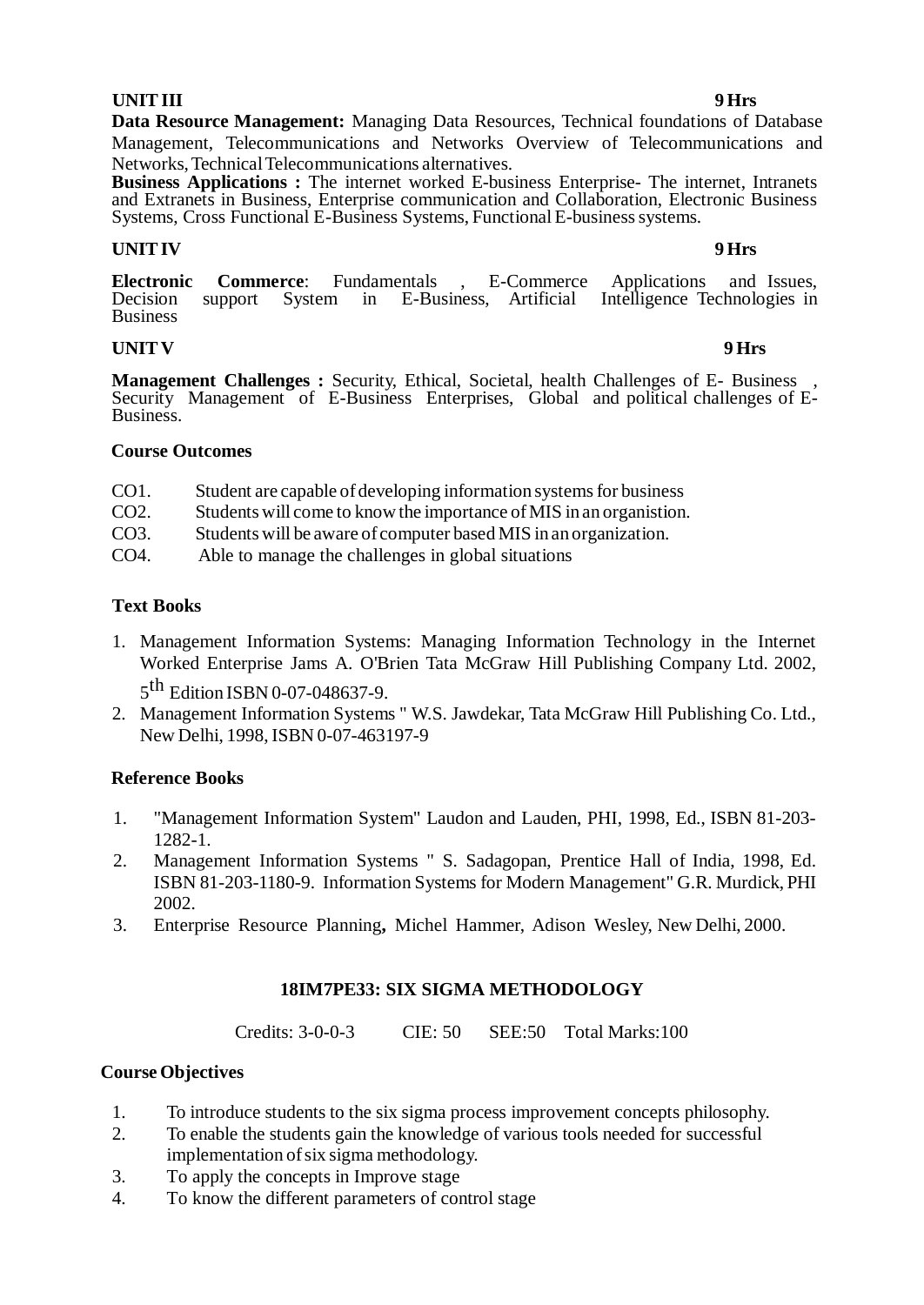## **UNIT I 9Hrs**

Introduction to six sigma and define stage: what is six sigma, historical evaluation, ingredients of six sigma, selecting projects. Define the opportunity, power tools for define, coming together asteam.

# **UNIT II 9 Hrs**

Measure stage: Measuring process performance, power tools for measure, guiding the six sigma team in measure phase.<br>UNIT III

## **UNIT III 9 Hrs**

Analyze stage: Analyzing the data and investigating causes, power tools for analyzing, normal data and teamnorms.

# **UNIT IV 9 Hrs**

Improve stage: Improve the process, power tools for improve, building a successful team.

# **UNIT V 9Hrs**

Control stage: Control the process management, power tools for control, guiding the team in control stage, six sigma process design / Redesign.

## **Course Outcomes**

CO1. Exposure to six sigma concepts and tools.

- CO2. Display proficiency in applying six sigma methodology.
- CO3. Apply the concepts in Improve stage

CO4. Know the different parameters of Control stage

## **Text Book**

1. Peter S. Pande et al., **The six sigma way team field book:** An implementation Guide for process improvement Teams, McGraw Hill,1st Edition, 2002

## **Reference Book**

1. Peter S. Pande et al., 'The six sigma way**'** How GE, Motorola and other top companies are Honing their performance**,** McGraw Hill, 1st Edition, 2000.

## **18IM7PE34: SOFTWARE ENGG. & MANAGEMENT**

Credits: 3-0-0-3 CIE: 50 SEE:50 Total Marks:100

## **Course Objectives**

- 1. Learn the vocabulary of the major concepts of software engineering.
- 2. Understand the tasks that have to be done in order to accomplish a software development project
- 3. To write a software Development Plan.
- 4. To apply the concepts of software testing in real life situations

## **UNITI 9 Hrs**

**Product and the process**: The product-Evolving role of software,

Characteristics, component and applications. The process- software process, models-linear, sequential, Prototype, RAD, process technology, software development lifecycle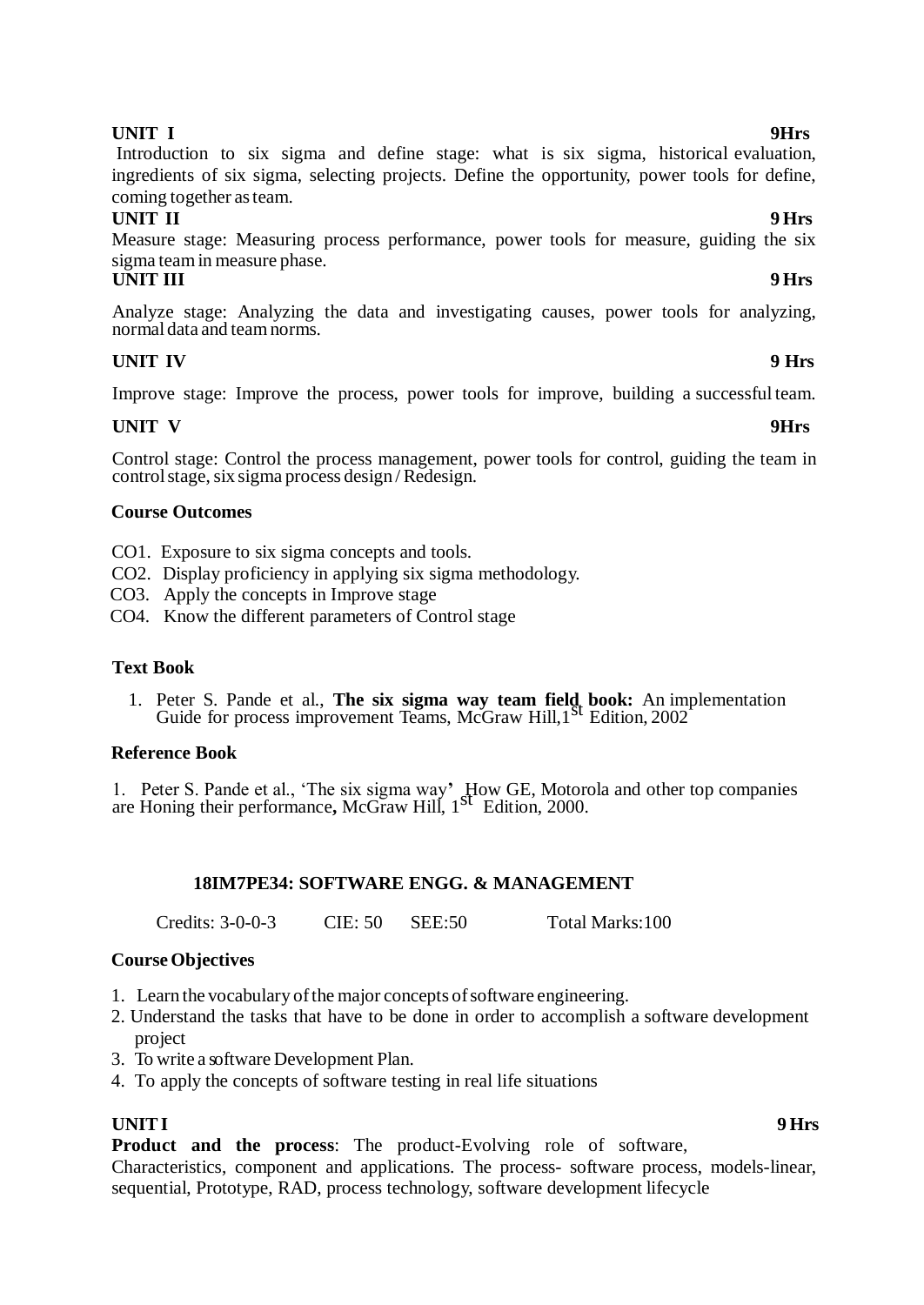**Software project management concepts**: The management specification, people, problem, process**.**

**UNITII 9 Hrs Software project planning**: Objectives, scope, resource, project estimation, decomposition techniques, empirical estimation models. make-buy decision, automated estimation tools. **Risk management**: Reactive v/s proactive risk strategies, software risks. Risk identification,

risk projection, monitoring. **UNITIII 9 Hrs** 

**Software project scheduling and tracking**: Basic concepts, defining a task set selection, defining scheduling, project plan.

**Software quality assurance**: Quality assurance concept, cost impact of software defects, technical review, statistical quality assurance, software reliability, ISO 9000 quality standards. UNIT IV 9 Hrs

**System analysis concept and principles**: Requirement analysis, principles, software prototyping, specifications, data modeling functional modeling and information flow, structural analysis, data dictionary.

# **UNIT V 9 Hrs**

**Software testing:** Objectives, principles, testability, Object oriented concepts and principles, identifying the elements of an object model, examples.

# **Course Outcomes**

- CO1 Students will demonstrate knowledge of the distinction between critical and non-critical systems.
- CO2 Students will demonstrate the ability to manage a project including planning, scheduling and risk assessment/management.
- CO3. Students will demonstrate an understanding of the proper contents of a software requirements document.
- CO4. Apply the concepts of software testing in real life situations

# **Text Book**

1. Software Engineering Pressman, computer science series TATA McGraw-Hillpublications.

## **Reference Book**

1. Software engineering, Shooman, TATAMcGraw-Hill publications.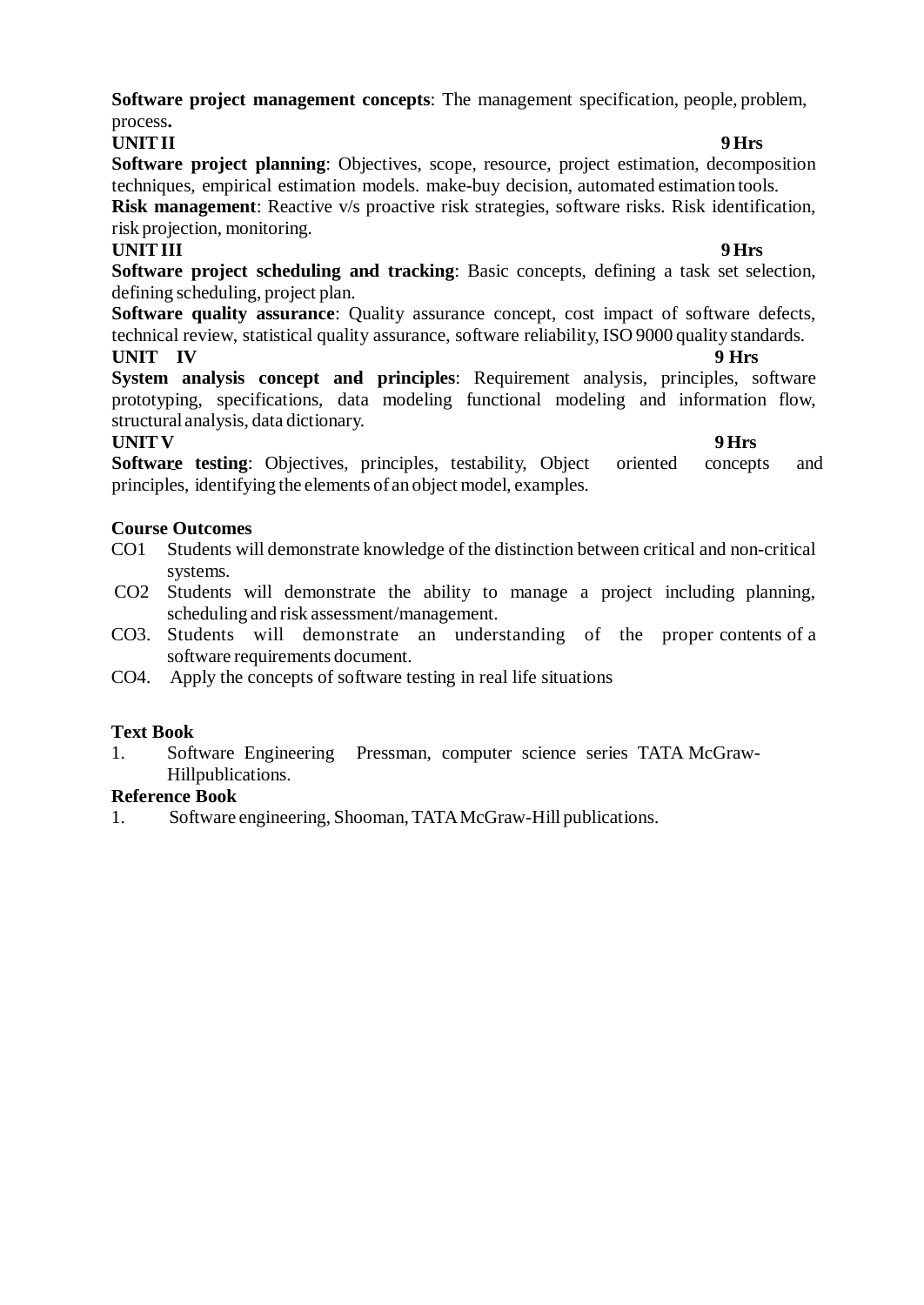# **Professional Elective IV**

## **18IM7PE41: HUMAN RESOURCE MANAGEMENT**

Credits: 3-0-0-3 CIE: 50 SEE:50 Total Marks:100

## **Course Objectives**

- 1. To educate students on evolution ofHRM, and their function
- 2. To know Man power planning, forecasting, Inventory etc
- 3 To understand recruitment, selection process and its basic procedure
- 4. To understand training needs, evaluation and procedure.

# **UNITI 8 Hrs**

**Introduction to HRM:** Overview, objectives, environmental influence, competitive advantage, skills required. H.R Policies, need of HRM

**Human Resource Planning:** Integrated Strategic planning and human resources planning HRP at different levels, Methods of HRP, Process of HRP, Control and review mechanism.

# **UNIT II 8 Hrs**

**Recruitment:** Sources and techniques of recruitment (internal, external) assessment of recruitment program.

**Selection, Placement and Induction:** Meaning, Significance, factors affecting decisions, procedure, concept of testing, Interviews, Placement and induction process.

### **UNIT III 10 Hrs Motivation:** Human factors in managing, Motivation and Motivators, The hierarchy of needs theory, Theory X and Theory Y, The Motivation Hygiene theory, Immaturity Maturity theory, A systems and contingency approach to Motivation.

Leadership: Defining leadership, Ingredients of leadership, Leadership behavior and styles, Situational or Contingency, approach to leadership.

**Communication:** The communication function, Communication process, Communication in enterprise, Barriers and break downs in communication, Effective communication. Electronic Media in communication.

# **UNIT IV 10 Hrs**

**Performance Appraisal:** Meaning, need, purpose, content, legalities of performance appraisal. Methods of performance appraisal traditional, graphic rating scales, ranking, paired comparison, forced distribution, checklist, critical incidence, essay or free form, group confidential reports. Modern Behaviorally Anchored Rating Scales (BARS) and related Modern Scales, Assessment Centre, Characteristics of a Effective Appraisal System and Uses Problems of performance Appraisal, Performance Appraisal through Computers.

## **UNIT V 9 Hrs**

**Counseling** Characteristics, Need, Function, Types and suggestions for Personnel Development.

**Compensations Management -** Concept and Theories of wage machinery, Benchmarking Performance linked compensation system statutory requirement in compensation Management.

# **Course Outcomes**

- CO1. Recruit and select the candidates properly to suite the requirements in the organizations.
- CO2. Identify the training needs effectively and thus train and develop the employees properly.
- CO3. Make communication effective and informative in the organizations.
- CO4. Evaluate the performances of employees through proper performance appraisal methods.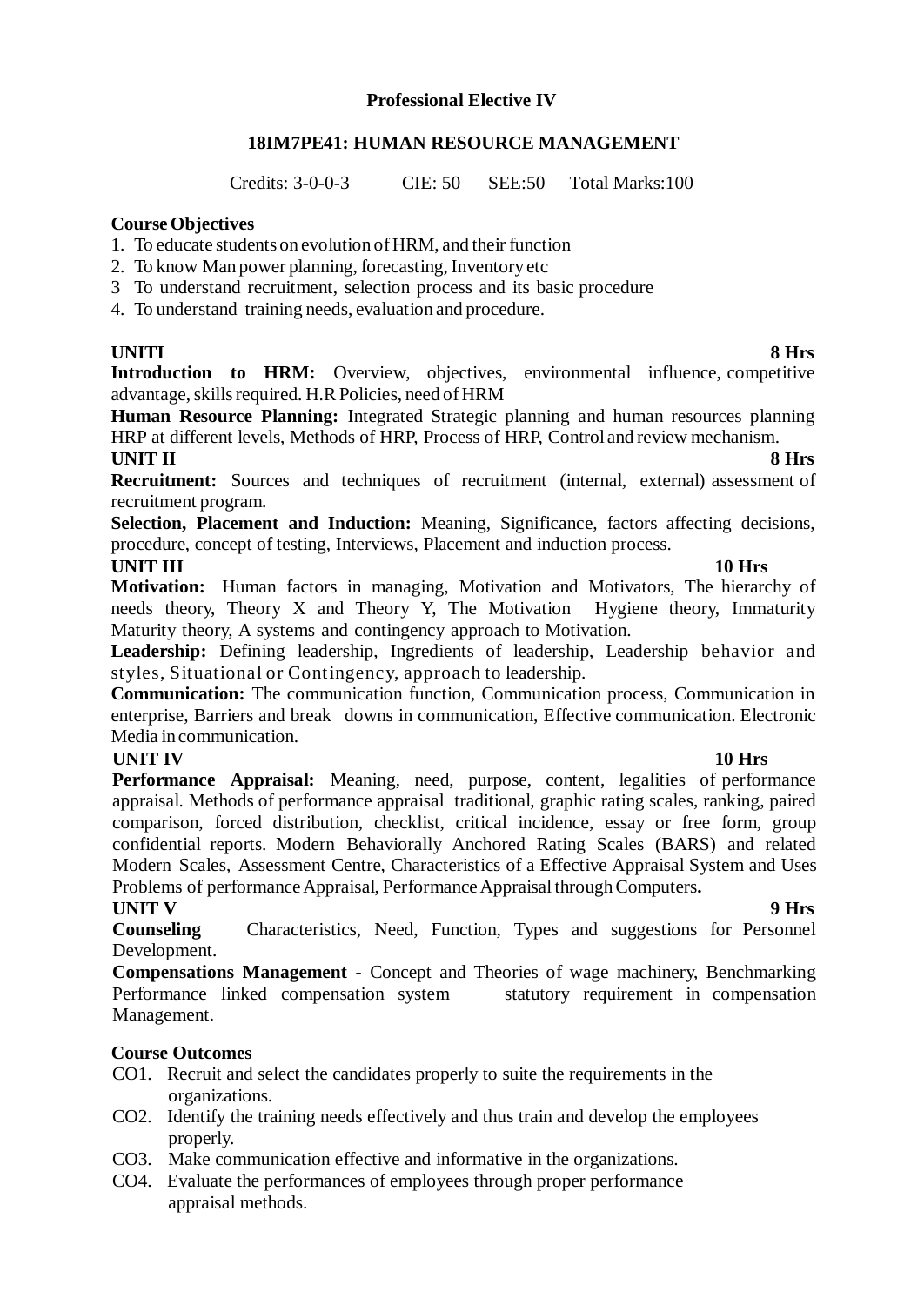# **Text Books**

- 1. P. Subba Rao, "Human Resource Management and Industrial Relations", Himalaya Publishing House
- 2. Human resource management by K.Ashwathappa

# **Reference Books**

- 1. PeterC.Cairo, "Counseling in Industry Personnel Psychology"
- 2. Wayne F Casio, "Management Human Resources" TATA Mc GrawHill New Delhi
- 3. H.John Bernardino, and Joyce E.A Russel, "Human Resource Management", McGraw Hill International Editions.
- 4. C.B. Memoria, "Personnel Management" Himalaya Publishing House

## **18IM7PE42: KNOWLEDGE MANAGEMENT**

Credits: 3-0-0-3 CIE: 50 SEE:50 Total Marks:100

## **Course Objectives**

- 1. To give solid foundation covering the major problems, challenges, concepts, and techniques
- 2. To deal with the organization and management of knowledge with the help of computers.
- 3. To understand and exploit systems to offer support to modern knowledge workers,
- 4. To have knowledge and information that is available and necessary to stay competitive for many tasks.

### **UNITI 9Hrs**

**Introduction**: Knowledge- What, Why, Information to Knowledge Classification of Knowledge Categories, types, components ,Integration creating the Knowledge edge. Knowledge Management Definition, Value Drivers Personal Focused, Process, economic. Knowledge Management v/s existing technologies.

### **UNITII 9 Hrs**

**Implementing Knowledge Management**: Infrastructural evaluation analyzing existing infrastructure enabling technologies for Knowledge management - aligning KM and business strategy strategic imperatives for successful KM systems.

### **UNITIII 9 Hrs**

**Knowledge Management System Analysis, Design and Development**: KM architecture and design Knowledge audit and analysis designing KM team creating KM system blueprint developing the KM system.

### **UNITIV 9 Hrs**

**Development and Evaluation**: Pilot Testing, Deployment using the Results Driven Instrumentalism (RDI) methodology- the CKO, reward structures, technology and change management metrics for knowledge work.

## **UNIT V 9 Hrs**

**Case Studies**: Aerospace industry, sales and marketing. Customer support KM assessment kit alternative schemes for structuring KM systems front end software tools.

## **Course Outcomes**

CO1. Understand the fundamental concepts in the study of knowledge and its creation, acquisition, representation, dissemination, use and re-use, and management.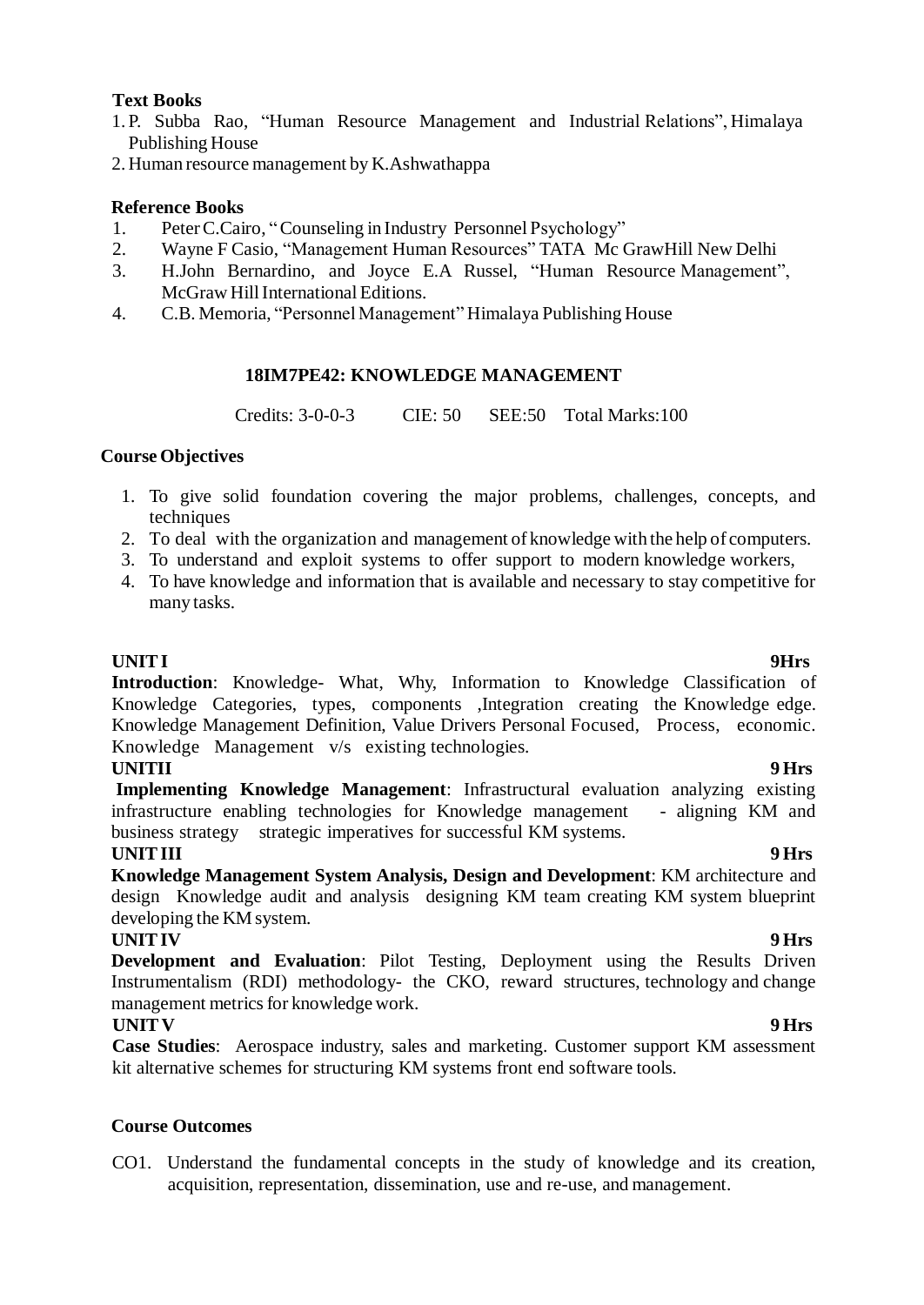- CO2. Appreciate the role and use of knowledge in organizations and institutions, and the typical obstacles that KM aims to overcome.
- CO3. Know the core concepts, methods, techniques, and tools for computer support of knowledge management.
- CO4. Understand to apply and integrate appropriate components and functions of various knowledge management systems.

### **Text Book**

1. Amrit Tiwana, "Knowledge Management Tool kit, The practical Techniques for Building a knowledge Management System", Prentice Hall, BK& Cd Rom edition. December 7, 1999

### **Reference Book**

1. Louis Carter: (Editor), Phil Harkins (Editor), Amy Timmins (Editor), Hubert St. Onge. "Best Practices in Knowledge Management & Organizational Learning Handbook" Linkage press, 2000

### **18IM7PE43: MARKETING MANAGEMENT**

Credits: 3-0-0-3 CIE: 50 SEE:50 Total Marks:100

### **Course Objectives**

- 1. Make students have an understanding of the concepts of marketing and the marketing system
- 2. Make students understand evolution of marketing and the emphasis on each stage<br>3. Make students understand the marketing system, and marketing
- marketing system, environment
- 4. Make students have clear understanding of the marketing mix and functions

### **Unit I 9 Hrs**

Introduction: Historical development of marketing management, Definition of Marketing, Core marketing concepts, Marketing Management philosophies, Micro and Macro Environment, importance of marketing in the India Socio economics system. Marketing Information Systems and Research: Components of marketing information system benefits & uses marketing research system, marketing research procedure, measurement of market demand.

### **Unit II 9 Hrs**

**Consumer Markets and Buying Behavior:** Characteristics affecting Consumer behavior, Types of buying decisions, buying decision process, Consumer behavior, Types of buying decisions, Classification of consumer products, Market Segmentation. Marketing of Industrial Goods**:** Nature and importance of the Industrial market, classification of industrial products, participants in the industrial buying process, major factors influencing industrial buying behaviour, characteristics of industrial market demand. Determinants of industrial market demand Buying power of Industrial users, buying motives of Industrials users, the industrial buying process, buying patterns ofindustrial users

### **Unit III 9 Hrs**

**Product Planning and Development:** The concept of a product, features of a product, classification of products, product policies product planning and development, product line, product mix factors influencing change in product mix, product mix strategies, meaning of New product; major stages in new product development, product life cycle.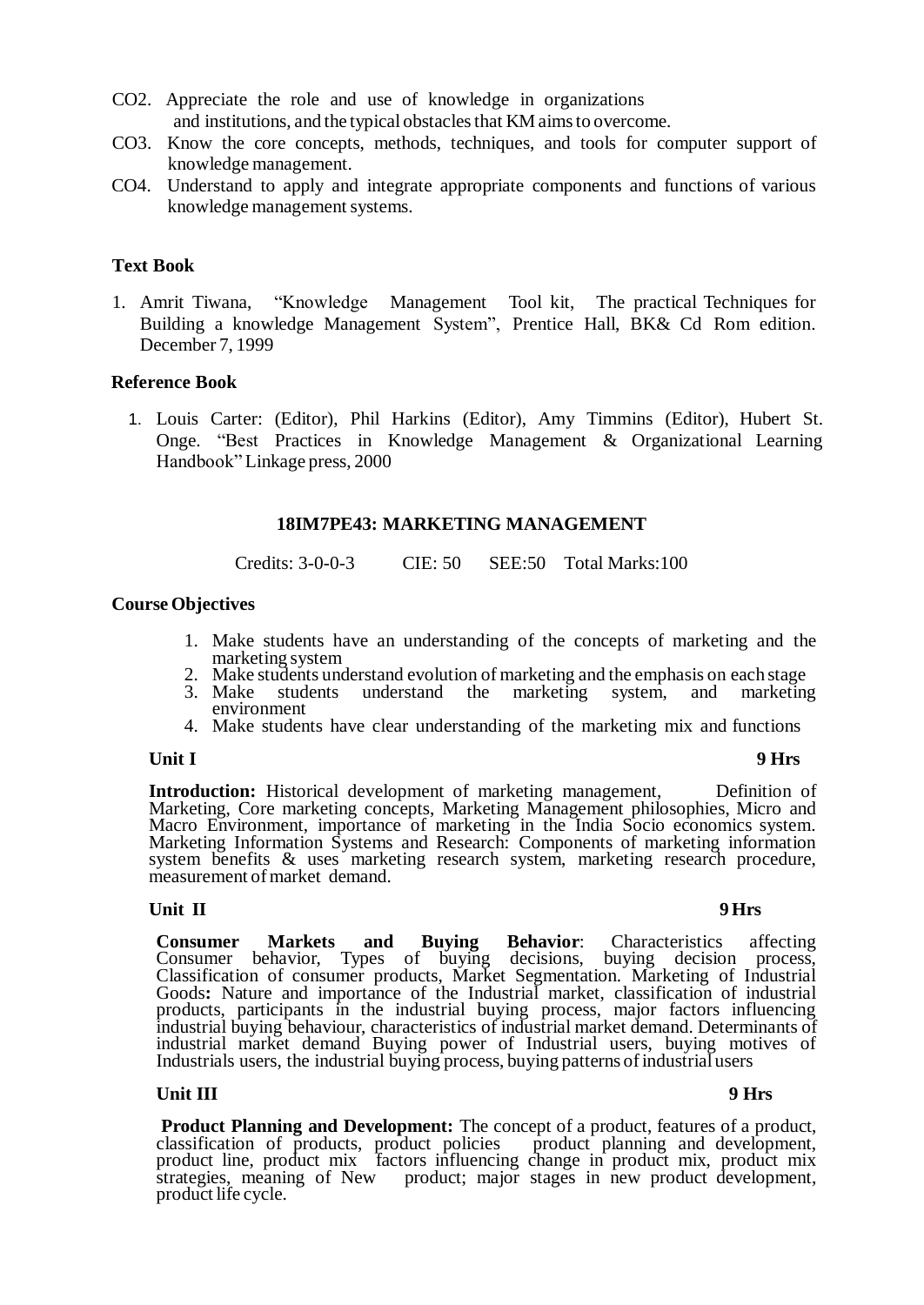## **Unit IV 9 Hrs**

Pricing, Branding, Labelling and Packaging: Importance of Price, pricing objectives, factors affecting pricing decisions, procedure for price determination, kinds of pricing, pricing strategies and decisions. Branding, Labeling and Packaging**:**  Branding, Reasons for branding, functions of branding, features and types of brands, kinds of brand name. Labeling**:** Types, functions, advantages and disadvantages. Packaging: Meaning, growth of packaging, function of packaging, kinds of packaging.

# **Unit V 9 Hrs**

**Distribution:** Marketing channels functions, types of channels of distribution, number of channel levels. Physical distribution importance, total systems concept, strategy, use of physical distribution. Advertising and Sales Promotion: Objectives of advertisement function of advertising, classification of advertisement copy, advertisement media kinds of media, advantages of advertising. Objectives of sales promotion, advantages sales promotion. Personal Selling: Objectives of personal selling, establishing the Sales force objectives, sales force strategy, sales force structure and size, salesmanship, qualities of good salesman, types of salesman, major steps in effective selling. Overview of Digital marketing.

### **Course Outcomes**

- CO1. Differentiate between the various elements in the various stages of the marketing evolution.
- CO2. Know the functions performed by marketing in the economy
- CO3. Knowthe marketing strategiesto achieve profitability
- CO4 Know how to control the marketing mix variables in order to achieve organisational goals

### **Text Books**

- 1. Marketing Management Philip Kotler, Prentice Hall.  $12^{th}$  Edn.
- 2. Marketing Management Michael R Czinkota, , 2<sup>nd</sup> Edition, Vikas Publishing House, ISBN 981-240-366-3

### **Reference Books**

- 1. Principles of Marketing Philip Kotler, Prentice Hall. 11<sup>th</sup> Edn
- 2. Fundamentals ofMarketing WiliamJ Stanton, McGraw Hill, 1994
- 3. Marketing Management S.ASherlaker,", 1999.
- 4.Marketing Management Text & Cases. Rajagopal, Vikas Publishing House, ISBN 81- 259-0773-4

## **18IM7PE44: CONCURRENT ENGINEERING**

Credits: 3-0-0-3 CIE: 50 SEE:50 Total Marks:100

## **Course objectives**

- 1. To gain an understanding and appreciation of the principles of concurrent engineering
- 2. To develop skills and learn process reengineering
- 3. To gain knowledge of basic principles, components ofCE models
- 4. To understand the concepts of matrices of CE in IT industry.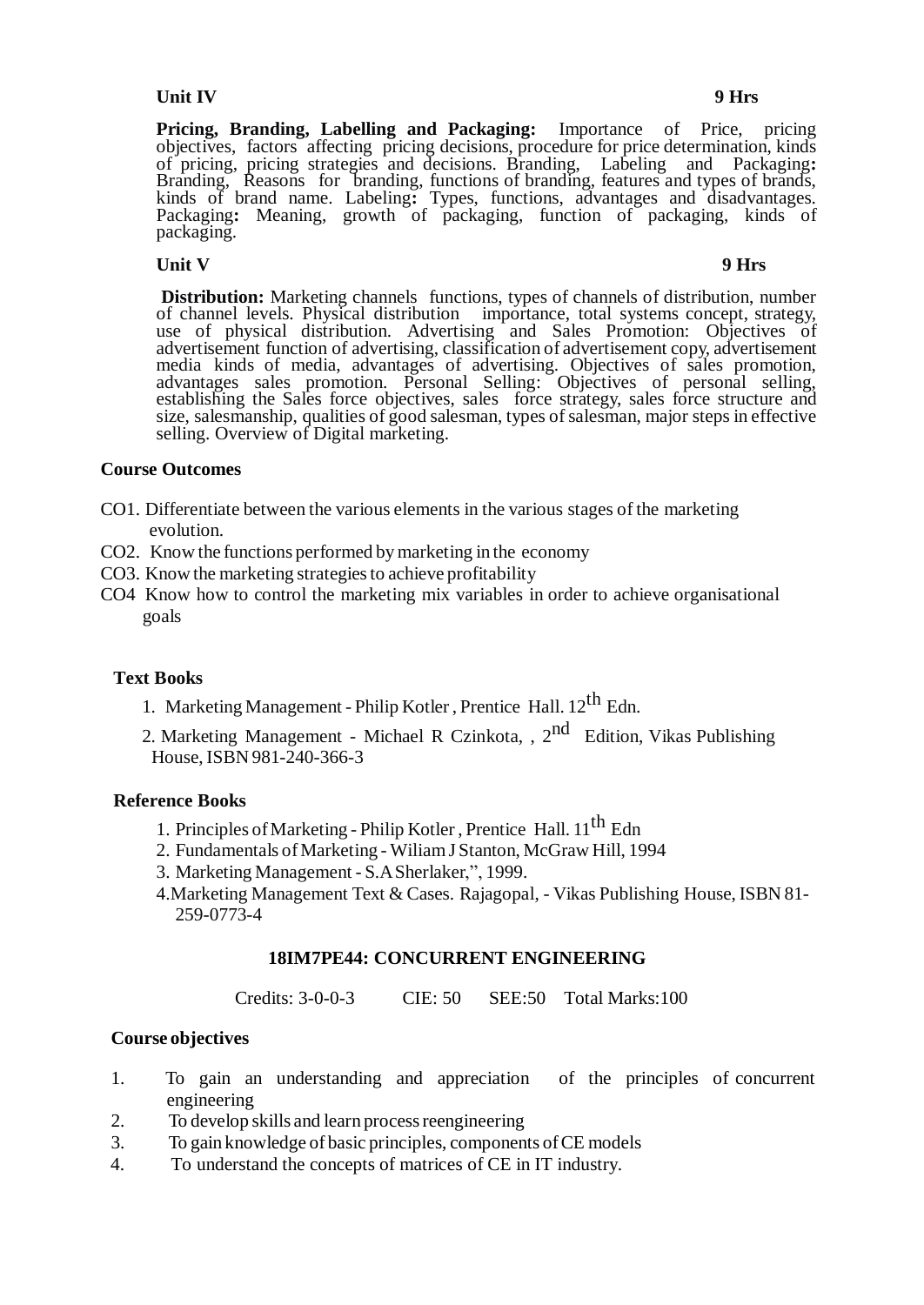**Manufacturing competitiveness-** Review, Product and Services, Process and  $Methodologies$ , performance, the need for change, Engineering.

### **UNITII 9 Hrs**

**Process Reengineering-** Managing change, Re engineering approaches, enterprise models, concurrent process reengineering.

## **UNIT III** 9Hrs

**Concurrent Engineering-** Introduction, Basic principles, components of CE models, Benefits, co-operative concurrent teams, Types of CE organizations.

### **UNITIV 9 Hrs**

**System Engineering-** Introduction, system Thinking, System complexity, System integration.Angle Virtual company.

**Information Modeling-** Methodology, foundation of information modeling, concurrent engineering process invariant enterprise model class, product mode class, cognitive models.

## **UNIT V 9 hrs**

**CE metrics for IT-** based manufacturing- process efficiency metrics, Process effectiveness metrics.

### **Course outcomes**

CO1. Understand and appreciate the principles of concurrent engineering

- CO2. Develop skills and learn process reengineering
- CO3. Gain knowledge of basic principles, components ofCE models
- CO4. Understand the concepts of matrics of CE in IT industry.

## **Text Book**

1. Prasad.B, concurrent engineering Fundamentals, - Integrated Product and process organization Vol. 1&2, Prentice Hall Englewood, Chiffs, New Jersey 1996.

### **Reference Book**

- 1. Hartely R John, "Concurrent engineering"- Shortening lead times, raising quality & Lowering costs, Productivity Press, Portland, Oregon1992.
- 2. Carter DE & Baker BS, "Concurrent Engineering" The product development for the 1990's. Addison- Wesley Publication company, Reading MA1992.

## **18IM705: QUALITY ENGINEERING LAB**

Credits: 0-0-2-1 CIE: 50 SEE:50 Total Marks:100

**Course Objectives:** To develop the analytical understanding of tools used in the quality engineering process and to expose students to the quality tools and techniques used in the process monitoring

## **Part-A**

- 1. Goodness of fit test for the given Quality characteristic using Uniform distribution
- 2. Goodness of fit test for the given Quality characteristic using Binomial distribution
- 3. Goodness of fit test for the given Quality characteristic using Poisson distribution
- 4. Goodness of fit test for the given Quality characteristic using Normal distribution
- 5. Process Capability of the manufacturing process using Normal Probability paper method and Process capability indices
- 6. RepeatabilityandReproducibility study for appraiser and instrument

# **UNITI 9 Hrs**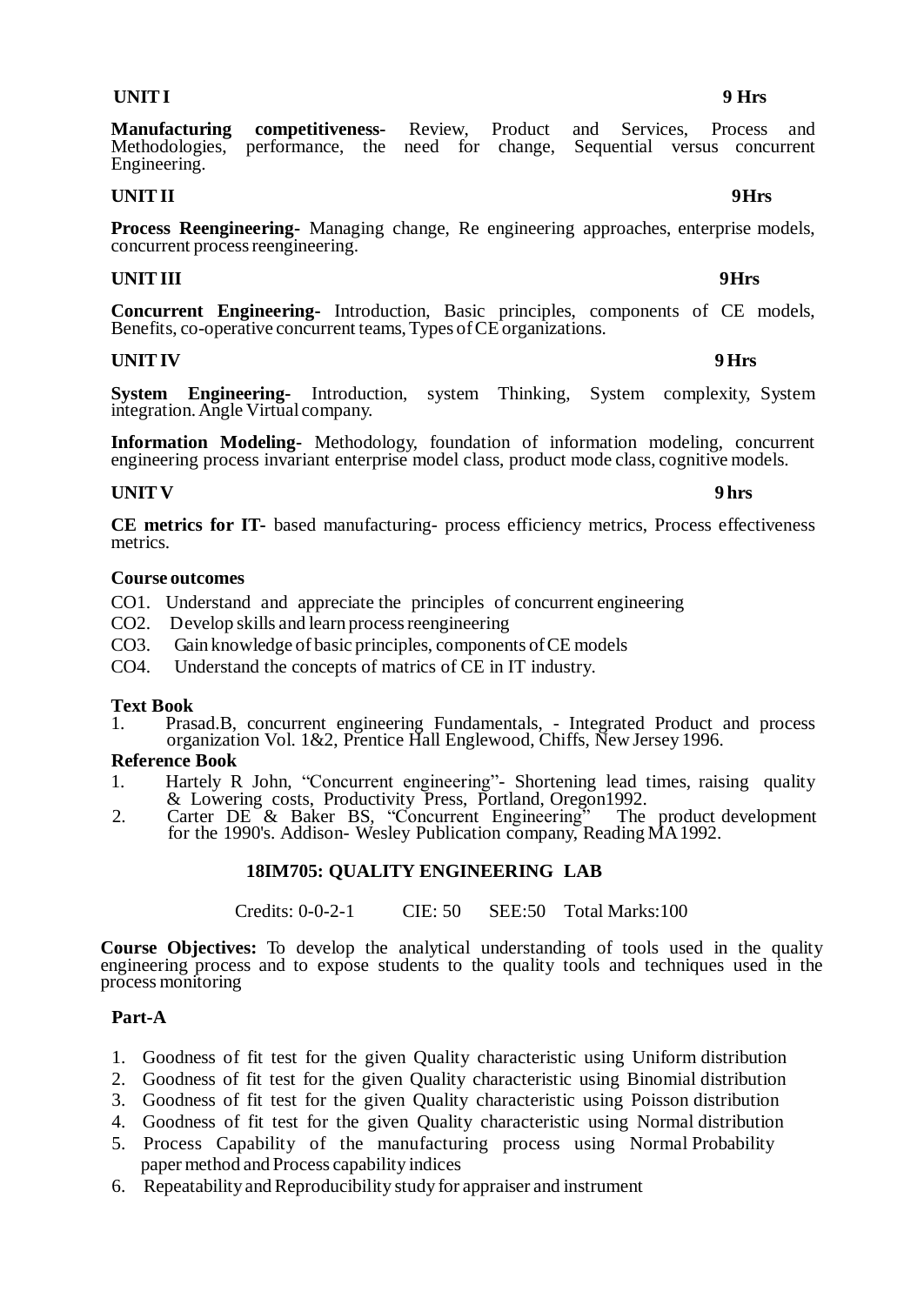# **Part-B**

- 1. Experiments on application of  $7 \text{ QC tools}$
- 2. Construction of control charts for variable quality characteristic using software
- 3. Construction of control charts for attribute quality characteristic
- 4. Attribute sampling plans-single, double sampling plans
- 5. Correlation and simple linear regressions
- 6. Design ofExperiments-Full Factorial approach

**Course Outcomes;** The students will understand the different tools and techniques of Quality and able to apply in real life situations

# **Reference Books**

- 1. Introduction to Statistical Quality Control by D C Montgomery 3<sup>rd</sup> Edn, John Wiley  $&$  sons
- 2. Quality Planning and Analysis by J M Jurna, Frank M Gryna 3<sup>rd</sup> Edn, Tata McGraw Hill
- 3. StatisticalQualityControl byGrant and Leavenworth McGraw Hill

# **18IM706: ENTERPRISE SOLUTIONS LAB**

Credits: 0-0-2-1 CIE: 50 SEE:50 Total Marks:100

**Course objectives:** To describe and explain fundamentals ofERP aware ofERP practicesin the industry.

- 1. Processing of customers orders under seasonal/unseasonable & Blanket orders.
- 2. Generating bill of materials for various engineering designs.
- 3. MRP 2 Generating of various MRP reports for confirmed orders
- 4. Functional evaluation of business processes.- Order Processing, Sales & Distribution, Production Planning, Materials Management & other engineering practices
- 5. Estimation  $&$  Determination of time delay using software.
- 6. Analyses of existing capacity & defining routes optimizing the resources along routes.
- 7. Optimization problems using OR packages.

## **Suggested Software Packages**:

- 1. StatisticalPackages: SYSTAT/MINITAB/SPSS.
- 2. ERP Packages:RAMCO/MAARS
- 3. MAN :CIMAS/UNISOFT/Optimizer
- 4. ORPackages: LINDO/LINGO/STORM

## **Course outcomes**

Students will be able to understand the concepts of different ERP modules and their applicaitions in ERP modules in E-commerce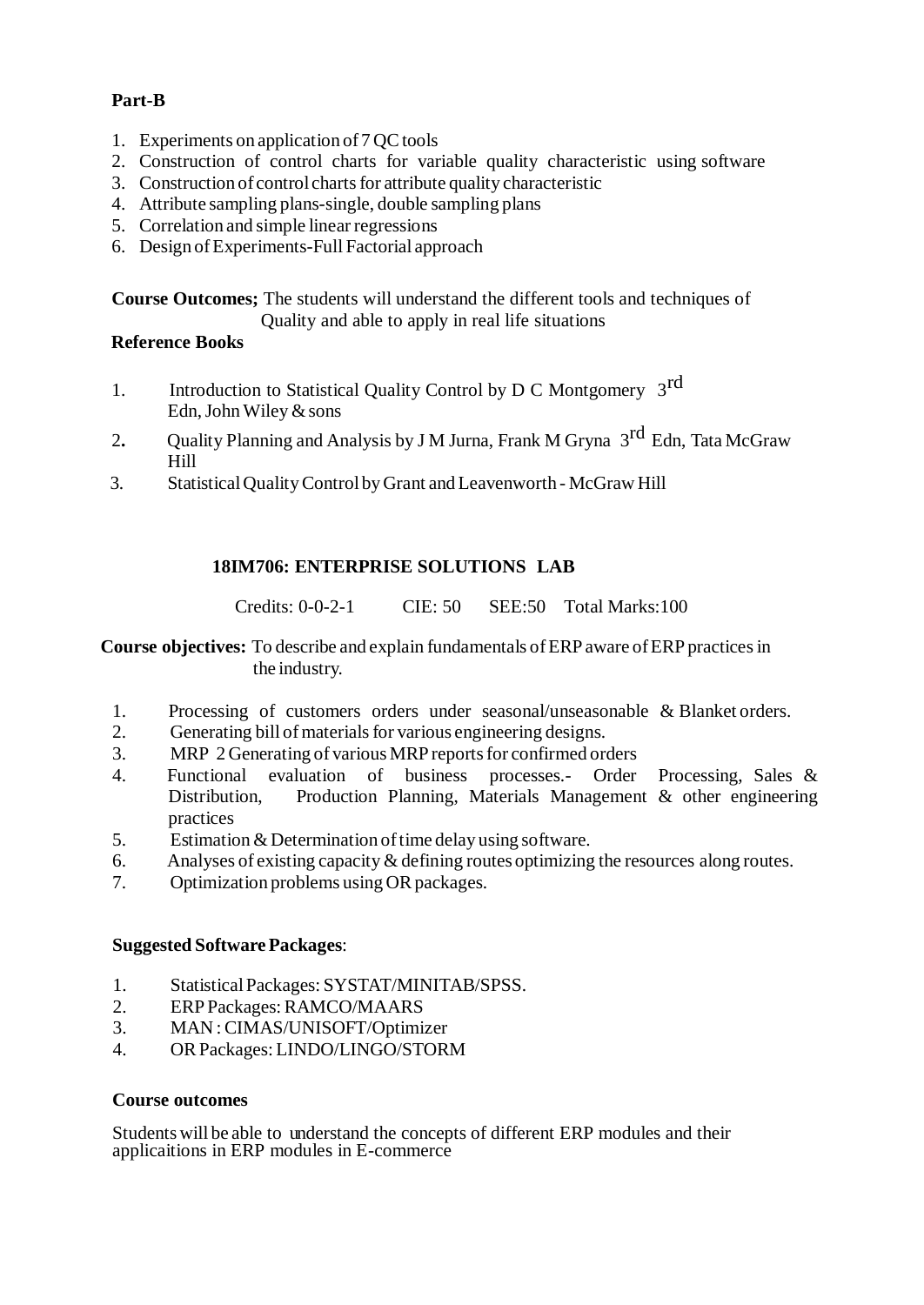### **18IM7TS01: TECHNICAL SEMINAR**

Credits: 0-0-0-1 CIE: 50 Total Marks: 50

**Course Objectives:** To make the students to understand the current technical topics and their applications in industry.

Students have to select the topics on recent advances in Engineering/ Technology / Management in discussion with the guide. He/ She has to register the topic along with the abstract. There will be two seminars and they have to submit the seminar report according to University norms.

**Course Outcomes:** The students will be able to extract the techical papers through journals and present their views.

Literature survey+ Topic selection+ Seminar with report submission - 50 marks

### **18IM7PW01: PROJECT WORK ( PHASE - I)**

Credits: 0-0-4-2 CIE: 50 Total Marks: 50

Students have to form a group of 3 to 4 (maximum) and select the topic. Choose the organization/institution in which they carry out the project work in discussion with the guide. They have to do an extensive literature survey of recent trends in technology / management by referring Journals, Research papers and submit an extended abstract followed by a seminar.

Literature survey+ Topic selection+ Seminar with Synopsis submission - 50 marks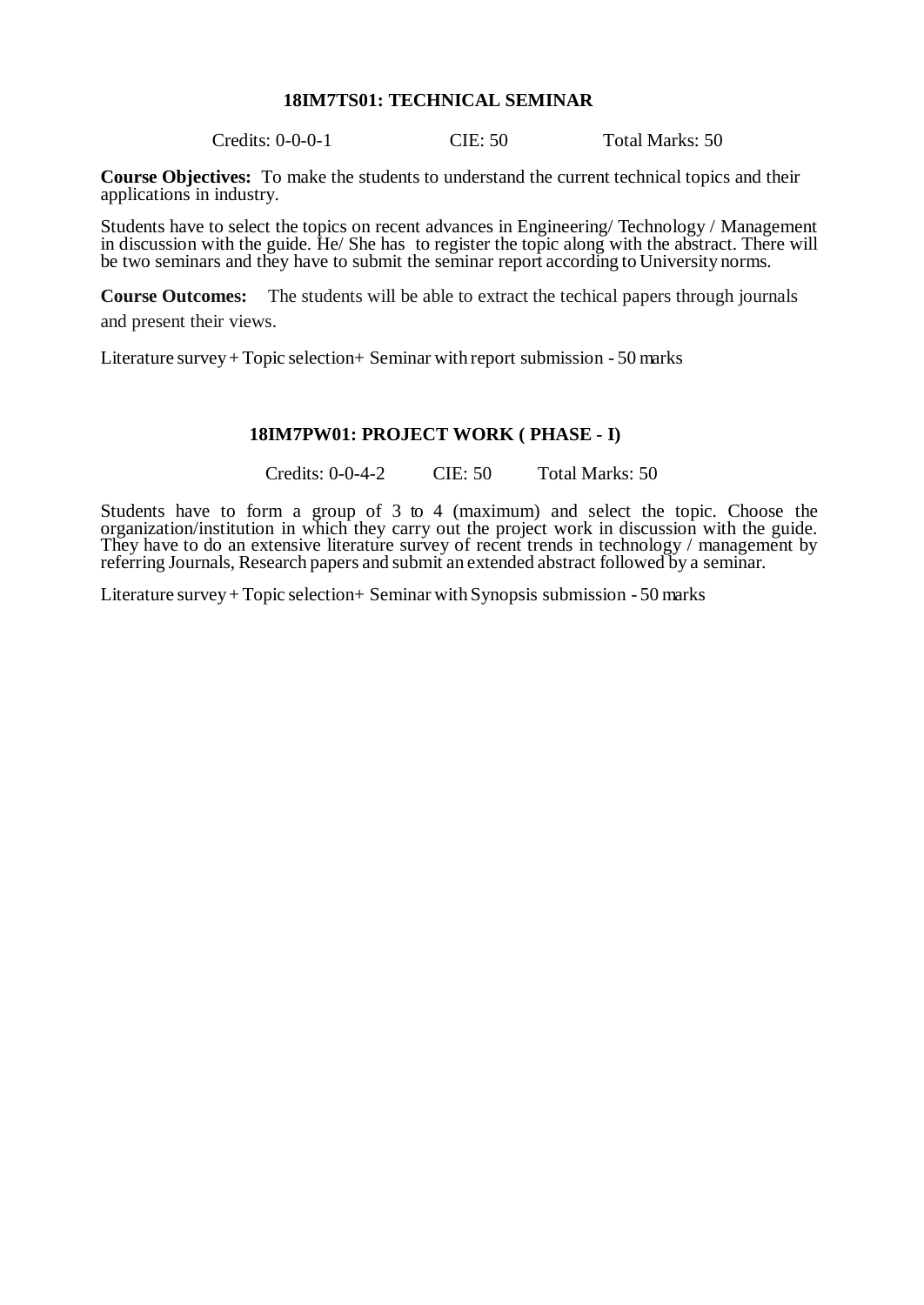# **SRI SIDDHARTHA INSTITUTE OF TECHNOLOGY- TUMAKURU**

**(A constituent College of Siddhartha Academy of Higher Education, Tumakuru)**



# DEPARTMENT OF INDUSTRIAL ENGINEERING AND MANAGEMENT

Scheme of teaching and examination - 2018

Choice Based Credit System (CBCS) (Effect from the academic year 2018-19)

Bachelor of Engineering

# Academic year **2021-22**

| VIII Semester B.E., IEM |           |                   |                          |            | Teaching Hours/<br>Week |             |                          | Examination              |               |          |            |            |              |
|-------------------------|-----------|-------------------|--------------------------|------------|-------------------------|-------------|--------------------------|--------------------------|---------------|----------|------------|------------|--------------|
| S <sub>1</sub>          |           | Course and Course | Course Title             | Teaching   | Board of                |             | m                        | P                        | $\mathcal{C}$ | Duration | <b>CIE</b> | <b>SEE</b> | Total        |
| N <sub>o</sub>          |           | Code              |                          | Dept.      | Exam.                   |             |                          |                          |               | in Hrs   |            |            | <b>Marks</b> |
|                         | <b>PC</b> | 18IM8PE1X         | Professional Elective 1X | <b>IEM</b> | <b>IEM</b>              | 3           | $\overline{\phantom{0}}$ | $\overline{\phantom{0}}$ | $\sim$        |          | 50         | 50         | 100          |
|                         | <b>PC</b> | 18IM8PE2X         | Professional Elective 2X | IEM        | <b>IEM</b>              | 3           | $\overline{\phantom{0}}$ | $\overline{\phantom{0}}$ | $\sim$        |          | 50         | 50         | 100          |
|                         | <b>PC</b> | 18IM8PE3X         | Professional Elective 3X | <b>IEM</b> | <b>IEM</b>              | 3           | $\overline{\phantom{0}}$ | $\overline{\phantom{0}}$ | $\sim$        |          | 50         | 50         | 100          |
|                         | PC        | 18IM8PW02         | Project Phase II         | IEM        | <b>IEM</b>              |             | $\overline{\phantom{0}}$ | 14                       |               |          | 50         | 50         | 100          |
|                         |           |                   |                          |            |                         | $\mathbf Q$ | $\overline{0}$           | 14                       | 16            | 12       | 200        | 200        | 400          |

| Professional Elective V             | Professional Elective VI                  | Professional Elective VII               |  |  |  |
|-------------------------------------|-------------------------------------------|-----------------------------------------|--|--|--|
|                                     |                                           |                                         |  |  |  |
| 18IM8PE11: Total Quality Management | 18IM8PE21: World Class Management         | 18IM8PE31: Intellectual Property Rights |  |  |  |
| 18IM8PE12: Project Management       | 18IM8PE22: Financial Management & Costing | 18IM8PE32: Technology Management        |  |  |  |
| 18IM8PE13: Design of Experiments    | 18IM8PE23: Organisation Behavior          | 18IM8PE33: Supply Chain Management      |  |  |  |
| 18IM8PE14: Finite Element Methods   | 18IM8PE24: Decision Support System        | 18IM8PE34: Design & Development of      |  |  |  |
|                                     |                                           | Enterprise                              |  |  |  |

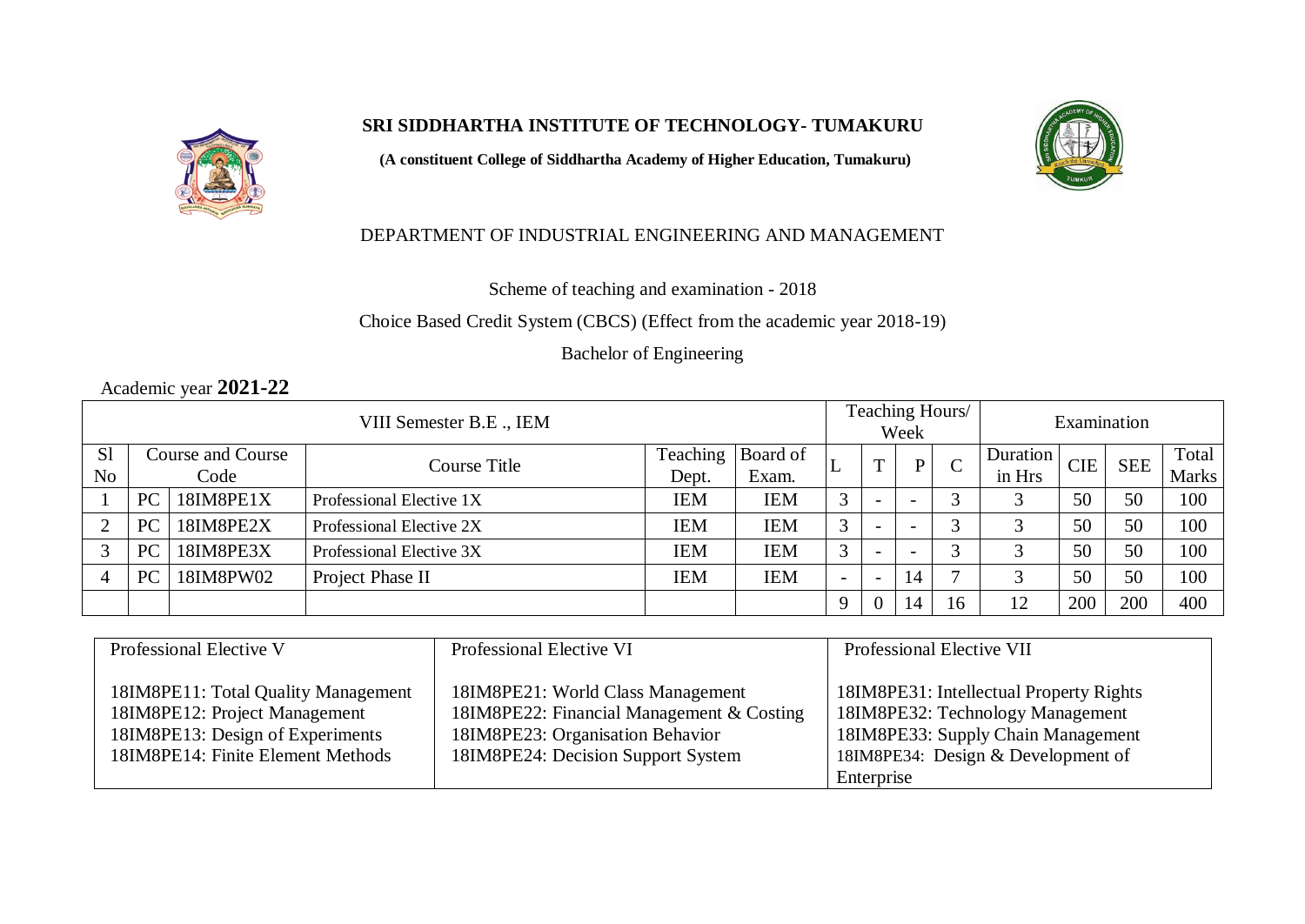### **Professional Elective V**

### **18IM8PE11: TOTAL QUALITY MANAGEMENT**

Credits: 3-0-0-3 CIE: 50 SEE:50 Total Marks:100

### **Course objectives**

- 1. To educate students the core concepts of TQM.
- 2. To educate students to know how one can delight customers through continuous improvement of the quality of products and services.
- 3. To educate to understand the importance of total participation of employees in an organization for improving quality.
- 4. To educate students to recognize the importance of networking of companies with Govt, Semi-Govt. organizations, Research Institutes, Universities, etc.

**UNIT1 Hrs Overview of Total Quality Management** : Concept and definition of TQM. Overview of Social system, technical system, house of total quality. History of TQM, quality, Consciousness during stone-age, introduction of interchangeable parts and division of labor, scientific Management and Taylorism, Walter Shewart's concept of variation and control system, post world WarII and Japanese resurrection. Contribution of quality Gurus Deming's approach. Juran's Quality Triology, Crosby and quality treatment, Imani's Kaizen. Ishikwa's company wide quality control, and Fegenbaum's theory

### **UNIT2 9 Hrs**

**Evolution of Quality Concepts and Method**: Quality concepts. Development of four finesses, Evolution of methodology, evolution of company integration, quality of conformance versus quality of Design, fromdeviationsto weaknesses to opportUNITies. Future fitness, four revolution in management thinking, and four level of practice.<br> **Continuous Improvement:** Improvement as problem solving proces

Improvement as problem solving process : Management by process, WV model of continuous Improvement, process control, process control and process improvement, process versus creativity.

## **UNIT-3 9 Hrs**

**Reactive Improvement**: Identifying the problem, standard steps and tools, seven steps case study And seven QC tools. Management diagnosis of seven steps reactive improvement. General guidelines For managers diagnosis a QI story. Discussion on case study for diagnosis of the seven steps**.** 

**Proactive Improvement**: Introduction to proactive improvement, standard steps for Proactive Improvement, semantics, examplecustomer visitation. Applying proactive improvement to Develop New products three stages and nine steps**.**

### **UNIT 4** 9hrs

**Total Participation**: Teamwork, dual function of work, principles of activating teamwork, creativity in team processes, initiation strategies, CEO involvement, infrastructure for mobilization, goal setting(vision / mission), organization setting, training and education, promotional activities, diffusion of success stories, awards and incentives monitoring and diagnosis, phase-in orientation, alignment phase, evolution of parallel organization.

## **UNIT5 9 Hrs**

**Societal Networking**: Networking and societal diffusion, regional and nationwide networking infra-structure for networking, openness with real case, change agent, center for quality management, dynamics of a societal learning system, TQM as learning system, keeping pace with the need for skill, TQMmodel for skill development, summary. Hoshin management definition, phases, strategic planning, hoshin deployment, conventional business planning, an alternative deployment system,system engineering for alignment, hoshin management V/s management.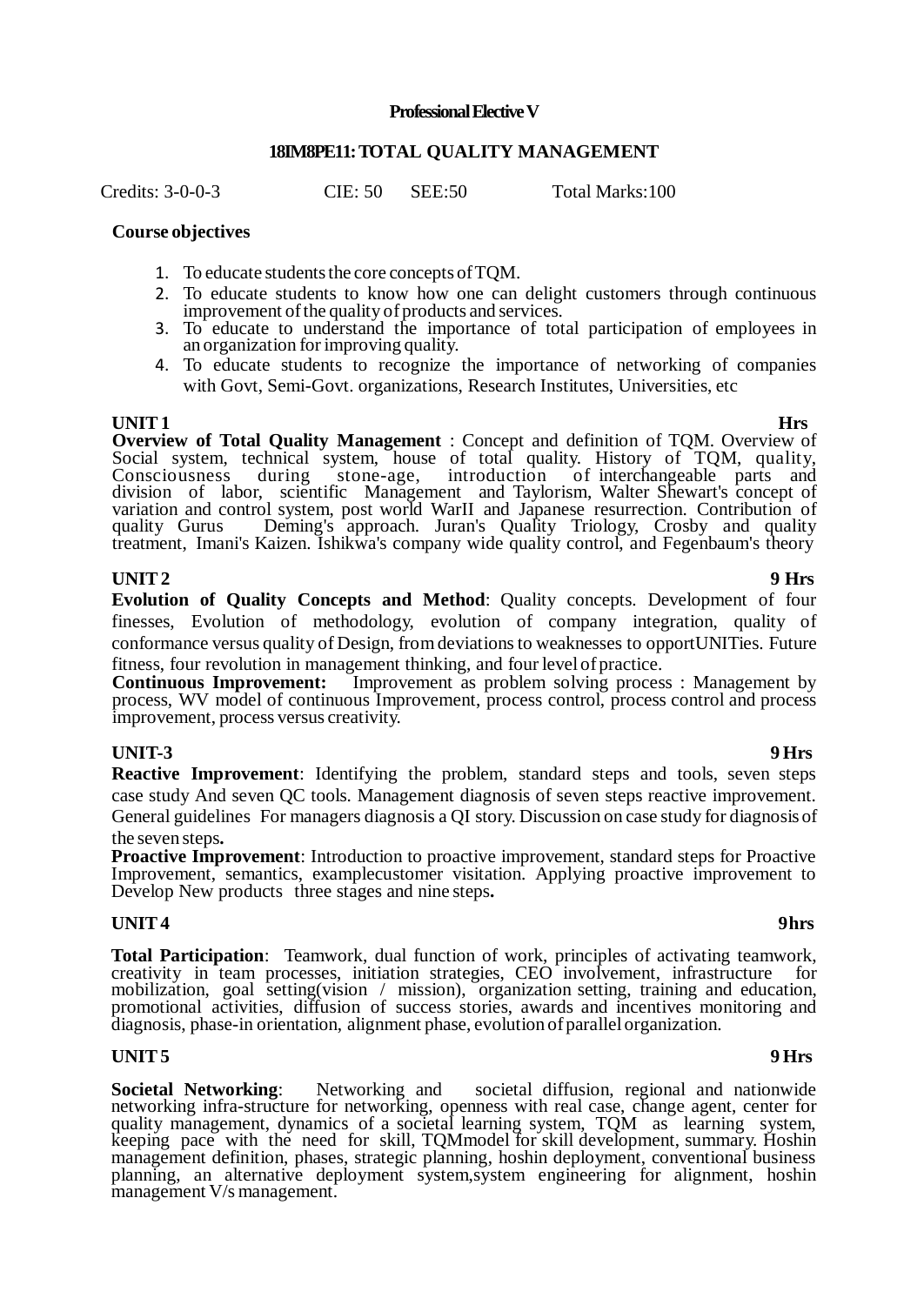### **Course Outcomes**

CO1. Demonstrate the various aspects which delight the customer.

CO2. Apply the TQM tools & techniques for continuously improving the products.

CO3. Involve employees at all levels for effective implementation of TQM techniques.

CO4. Appreciate mutual learning  $&$  develop network with all stake holders.

### **Text Books:**

1. Shoji Shiba, Alan Graham and David Walden, "A new American TQM four practical revolutions in management"

1. J.M Juran and F.M Gryana, "Quality planning & analysis", TATA McGraw Hill **ReferenceBooks**

1. N. Loothetis, "Managing forTotalQuality", Prentice Hall ofIndia, New Delhi

2. Mohammed Zairi, "Total Quality Management for Engineers", Aditya Books Pvt., Ltd., New Delhi.

### **18IM8PE12: PROJECT MANAGEMENT**

| Credits: $3-0-0-3$ | CIE: 50 | <b>SEE:50</b> | Total Marks:100 |
|--------------------|---------|---------------|-----------------|
|--------------------|---------|---------------|-----------------|

### **Course Objectives**

- 1. To have an insight about Project Life Cycle, Project Team & Scheduling
- 2. To understand the applications of tools & techniques of Project Management.
- 3. To understand Project co-ordination  $&$  control methods
- 4. To know the various performance measures in project management

## **UNIT I 9 Hrs**

**Concepts of Project Management**: concepts of a project, categories of projects, phases of project life cycle, roles and responsibilities of project leader, tools and techniques for project management.

### **UNIT II 9 Hrs**

**Project Planning and Estimating**: feasibility report, phased planning, project planning steps, objectives and goals of the project, preparation of cost estimates

## **UNIT III 9 Hrs**

**Organizing and Staffing, the Project Team**: Skills/abilities required for project manager. Authorities and responsibilities of project manager. Project organization and type accountability in project execution, controls, tending and selection of contractors.

## **UNIT IV 9 Hrs**

**Tools & Techniques of Project Management**: Bar (GANTT) chart. Bar chart for combined activities, logic diagrams and networks. Programme evaluation and review techniques (PERT) critical path method (CPM), total PERT/ CPM planning, computerized project management.

### **UNIT V 9 Hrs**

**Performance Measures in Project Management**: Performance indicators, performance improvement the CM & DM companies for better project managements. Project management and environment.

**Case Studies on Project Management**: Case studies covering project planning, scheduling, use of tools & techniques, performance measurements.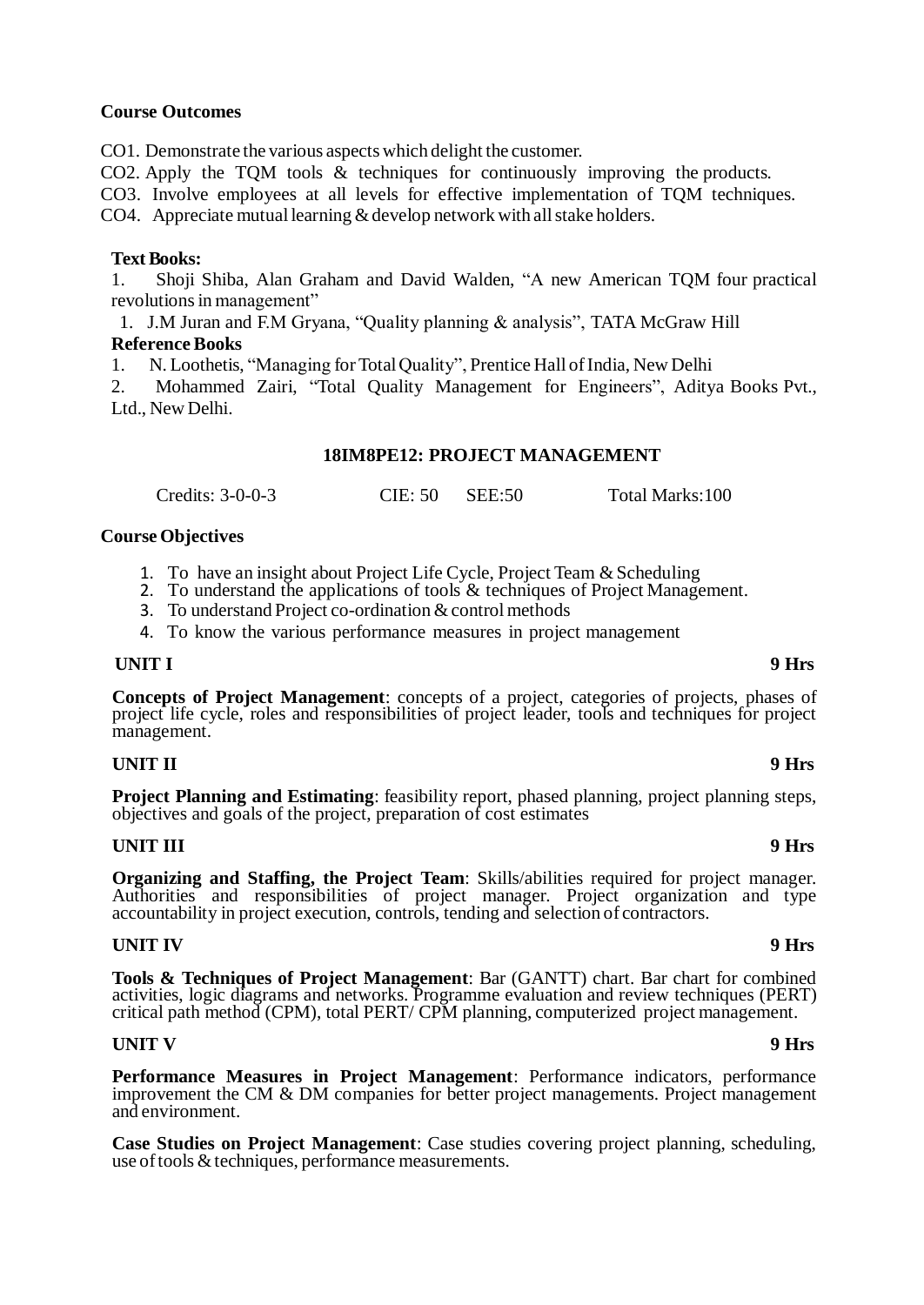## **Course Outcomes**

- CO1. Allocate resources to different activities while planning a project
- $CO 2$ . Crashing (expedite) certain project activities to speed up a project
- C O 3 . Identify, quantify and mitigate risks
- C O 4 . Do Project performance evaluation

### **Text Books**

- 1. Project management a system approach to planning scheduling & controlling, Harlod Kerzner, CBS publishers and distributors.
- 2. Project management with PERT and CPM. Moder Joseph J and Philips cerel R. 2<sup>nd</sup> edition, NewYork VAN Nostrand, Rienhold- 1976.

### **Reference Books**

- 1. Project management- BeningstonLawrence- Mc Graw Hill-1970.
- 2. A management guide to PERT and CPM, WESIT & LEVY, Eastern economy edition ofPHL.
- 3. PERT & CPM-L.S.Srinath.
- 4. Project execution plan: for project execution interaction, Chaudhury.S.
- 5. Project planning, scheduling  $&$  control, James P lewis, Meo publishing company.

## **18IM8PE33: DESIGN OF EXPERIMENTS**

Credits: 3-0-0-3 CIE: 50 SEE:50 Total Marks:100

### **Course objectives**

- 1. To educate students plan an experimentation and select an appropriate experimental design
- 2. To ensure appropriate selection of control factors and their levels for the experimentation
- 3. To identify the uncontrollable variations those exist during experimentation as well as in the customer environment
- 4. To quantify the quality loss inflicted to the society when a product quality characteristic deviates from the target.

### **UNITI 9 Hrs**

**Introduction:** History of quality engineering: Japan versus U.S. track records. Taguchi Approach to Quality: Definition of quality. Loss function. Off-line and on-line quality control. Taguchi's quality philosophy.

**Basic Designs:** Completely Randomised Design, Randomised Block Design, Latin Square Designs, one way analysis of variance and two way analysis of variance.

### **UNIT II 9 Hrs**

**Factorial Experimentation -Two Levels:** Full Factorial Designs: Experimentation as a learning process. Traditional scientific experiments. Two- factor design. Four-factor design, Replicating experiments. Factor interactions. **Factorial Experimentation-Eight and Sixteen Run Experiments:** Fractional factorial designs based on eight-run experiments, Folding over an eight run and sixteen run experiment

### **UNIT III 9 Hrs**

**Constructing Orthogonal Arrays:** Counting degrees or freedom, selecting a standard orthogonal array, dummy level technique, and compound factor method. Linear graphs and interaction assignment. Modification of linear graphs, column merging method, branching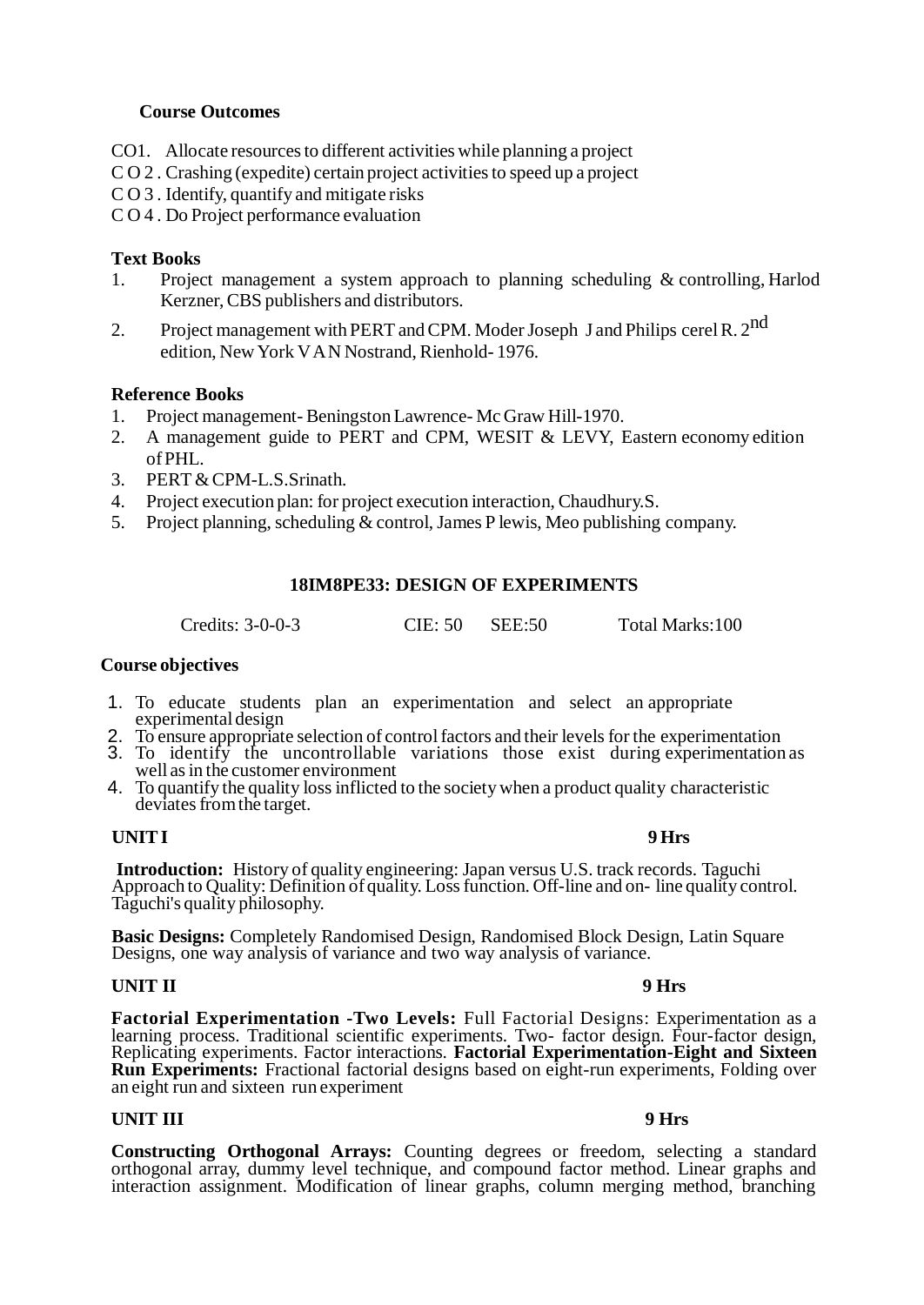design. Strategy for constructing an orthogonal array. Comparison with the classical statistical experiment design.

### **UNIT IV 9 Hrs**

**Steps in Robust Design:** Case study discussion. Noise factors and testing conditions. Quality characteristics and objective functions. Control factors and their levels. Matrix experiment and data analysis plan. Conducting the matrix experiment, data analysis, verification experiment and future plan.

# **UNIT V 9 Hrs**

**Signal-To-Noise Ratio For Static Problems:** Evaluation of sensitivity to noise. S/N ratios for Smaller-the-better, Larger-the-better, Nominal-the-best and Asymmetric Cases

**Signal-To-Noise Ratio For Dynamic Problems:** S/N ratios for Continuous- continuous, continuous-digital, digital-continuous, digital-digital cases. Introduction to Taguchi Inner and OuterArrays

### **Course Outcomes**

- CO1. Apply the knowledge of design of experiments for the selection of appropriate design as well as control factors and their levels.
- CO2. Conduct experiments, analyze the experimental data and suggest optimal values for the control factors that make the product insensitive to uncontrollable variation.
- CO3. Apply the right type of quality loss function for a given situation
- CO4. Evaluate the quality loss caused bythe product.

### **Text Books**

- 1. D.C. Montgomery, "Introduction to statistical Quality control", 3<sup>rd</sup> Editon, john Wiley and sons.
- 2. J.M. Juran and Frank M.Gryna, "Quality Planning and Analysis", 3<sup>rd</sup>Edition, TATA McGraw-Hill.

### **Reference Books**

- 1. Grant and Leavenworth, "Statistical QualityControl", McGraw-Hill.
- 2. Janet L. Novak and Kathleen C. Bosheers, "the QS9000 documentation Toolkit" Prentice Hall PTR.
- 3. Suresh Dalela and Saurabh, "ISO 9000 A Manual for total Quality Management", S.
- 4. Chand and company Ltd, RamNagar, New Delhi.

## **18IM8PE34: FINITE ELEMENT METHODS**

Credits: 3-0-0-3 CIE: 50 SEE:50 Total Marks:100

## **Course Objectives**

- 1. To equip the students with the Finite Element Analysis fundamentals
- 2. To enable the students to formulate the design problems into FEA.
- 3. To enable the students to perform engineering simulations
- 4. To understand the conceptes of SPC and MPC

**UNIT 1 9 Hrs**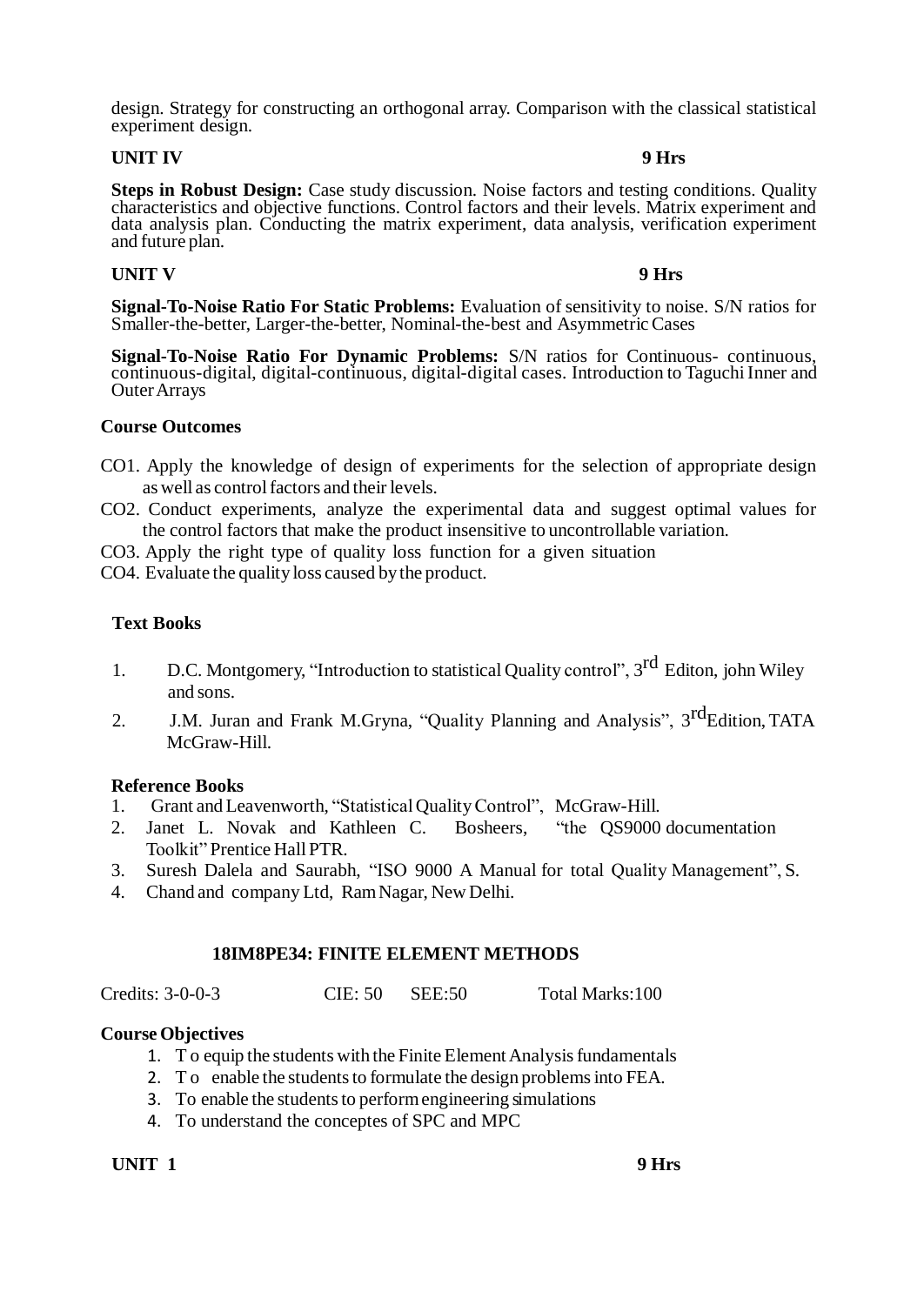**Introduction to FEM:** Need for use of FEM Advantages and Disadvantages of FEM Matrix algebra Terminologies relating to matrices, methods of solution of linear algebraic equations. Eigen values and eigen vectors, Simple numeric Gaussian Quadrature 1 pt. 2pt and 3pt formula.

Basic Of Theory Of Elasticity: Definition of stress and strain, stress-strain relations; straindisplacement, Relations in 2D and 3D Cartesian and Polar coordinates.

# **UNIT 2 9 Hrs**

**Continuum Methods:** Variational methods Raleigh-Ritz method applied to simple problems on axially loaded members cantilever. Simply supported and fixed beam with point loads and UDL Galerkin method as applied to simple elasticity problem. **UNITIII 9 Hrs** 

**FEM- Basic Definitions:** Displacement method, Nodal degrees of freedom, different coordinate systems shape functions. Lagrangian polynomial; complete formulation of bar-truss-beam-triangular-quadrilateral Tetrahedral hexahedral elements.

# **UNIT IV 9 Hrs**

**Boundary Conditions:** SPC and MPC. Methods of handling boundary conditions eliminating method-penalty method. Simple numerical, ISO parametric sub parametric super parametric elements Convergence criteria requirements of convergence of a displacement model.

**UNIT V** 9 Hrs **Higher Order Elements:** Bar triangular-quadrilateral elements. Tetrahedral and hexahedral elements (non-Formulation) Pascal triangle Pascal pyramid.

Introduction to axis symmetric problems-formulation of axis symmetric triangular element.

# **Course Outcomes**

CO1. Identify mathematical model for solution of common engineering problems.

CO2. Formulate simple problemsinto finite elements.

CO3. Solve simple FEM problems.

CO4. Apply the boundary conditions through SPC and MPC

# **Text Books**

- 1. Finite Element Method -J.N.Reddy Tat McGraw Hill- edition 2002.
- 2. Introduction to Finite elements in engineering Chandraupatla and Belegundu Pearson edn - 2002.

# **Reference Books**

- 1. A First course in Finite Element methods Daryl.L.Logon Thomson Learning 3rd edition, 2001.
- 2. Fundamentals of Finite Element method Hutton Mc Graw Hill 2004.
- 3. Concepts & applications of FEA Robert Cook et,al Jonh willey& sons- 2002.
- 4. Finite element analysis Chandrupatla University press- 2002.
- 5. Theory and Practice of Finite elements Alexandre ERN I K International Publishing house Pvt. Ltd 2004.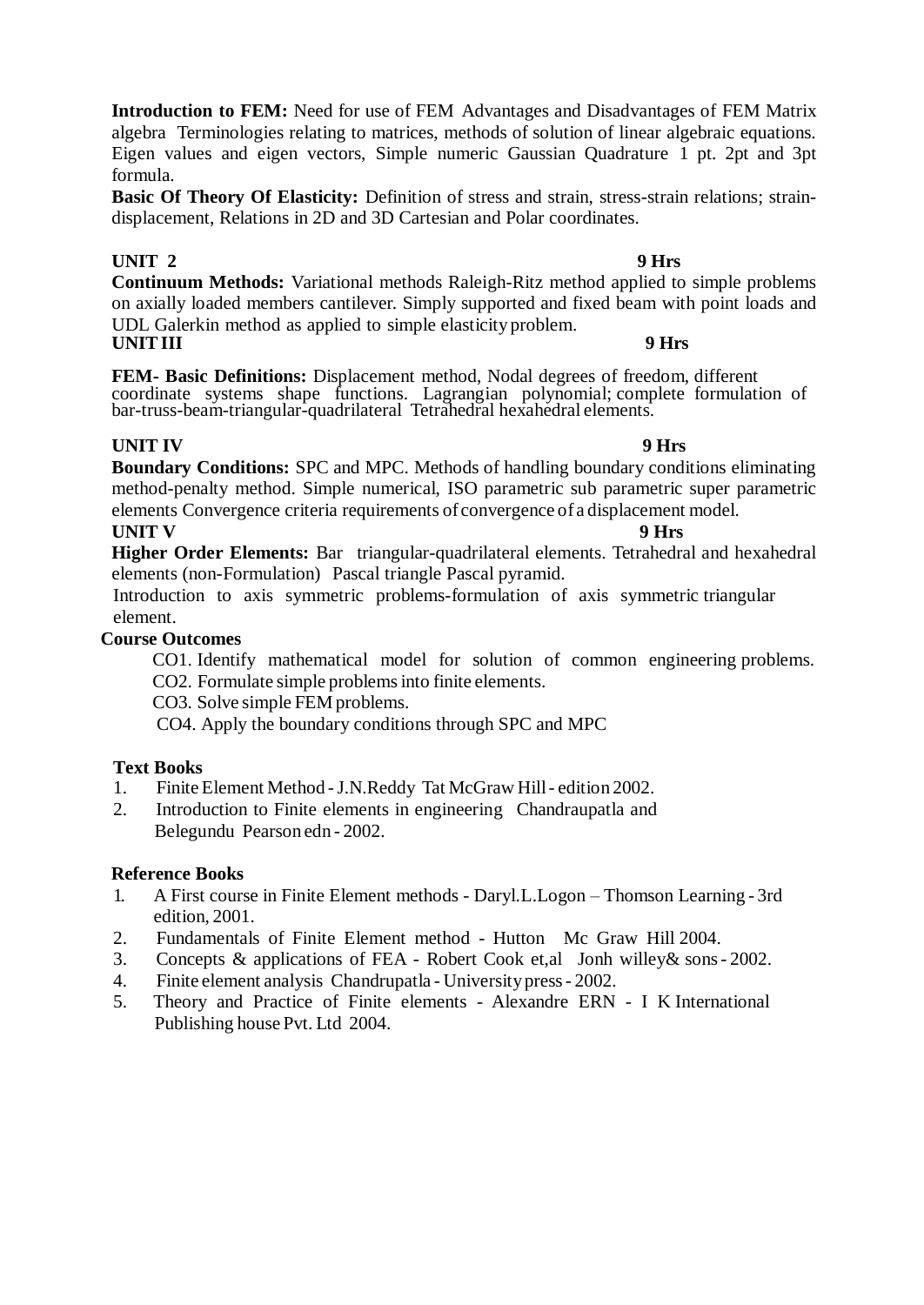### **Professional Elective 2X**

### **18IM8PE21: WORLD CLASS MANUFACTURING**

Credits: 3-0-0-3 CIE: 50 SEE:50 Total Marks:100

### **Course Objectives**

- 1. To understand and apply fundamental principles and tools of business process to obtain dramatic improvement in the organizations.
- 2. To learn about the tool which facilitate to know the best practices of the competitors and to inculcate the same and stayahead
- 3. Entry level understanding of the six sigma tool to function effectively in both quantitative and non quantitative analysis
- 4. To learn about the different management tools like total productive maintenance, activity based management and the awards given to the organizations for the world class quality

### **UNITI 9Hrs**

**Introduction - W**orld-Class Manufacturing, Manufacturing Excellence and Competitiveness, Hall's framework of world-Class Manufacturing (WCM), Gunn's Model of World-Class Manufacturing , Maskell's Model of World-Class Manufacturing,America's Best Plants Model ofWorldClass Manufacturing. **Philosophy of WCM** - The First Principles of World-Class Manufacturing, The practices of World-Class Manufacturing-The customers Interface, Supplier Interface, World-Class Practicesin the factory, Shingo's Quality Management.

### **UNIT II 9 Hrs**

### **Data Collection Plan-** research-internal public domain sources, outside experts etc. original research, site visits, and code of conduct. Analyzing the gap: Top displaying data, deciding and combining best work practices, Balance Score Card Technique, Value Stream Mapping, validation, recommendations etc

**Theory of constraints (TOC) - Theory of Inventive Problem Solving.** 

### **UNIT III 9 Hrs**

**Re-engineering:** Definition of Business Process Reengineering fundamentals rethinking, radical redesign, and dramatic improvement. Rethinking business process, new world of and enabling role of information technology.

**Activity Based Management (ABM) -** Introduction, Traditional Cost Systems, Activity Based activity Based Costing, Activity Based Management, ABM Implementation, and case study.

### **UNIT IV 9 Hrs**

**Benchmarking -** Definition, mission and objectives, managing benchmarking process, training and code of conduct, future scope and benchmarking process. What to benchmark: concept of step zero, priorities, business processes linking to goals etc, investigation, documentation, performance measures, improving business processes. Whom to benchmarks: Developing candidate list, systematic search, refining the initial list. Importance of 3Cs- customers takes charges, competition intensifies, and change becomes constant.

## **UNIT V 9 Hrs**

**Quality Systems -** The Basics, The core of Six Sigma(DMAIC), design for Six Sigma, DFSS and the customer, Quality time and the Bottom line , core of DFSS-IDOV method , DFSS Metrics, DFSS Infrastructure People and resources, Implementing DFSS, ISO 9000-2000, IS 14000, Frame Work for Business Excellence - Malcolm Baldridge Award, Deming's Award.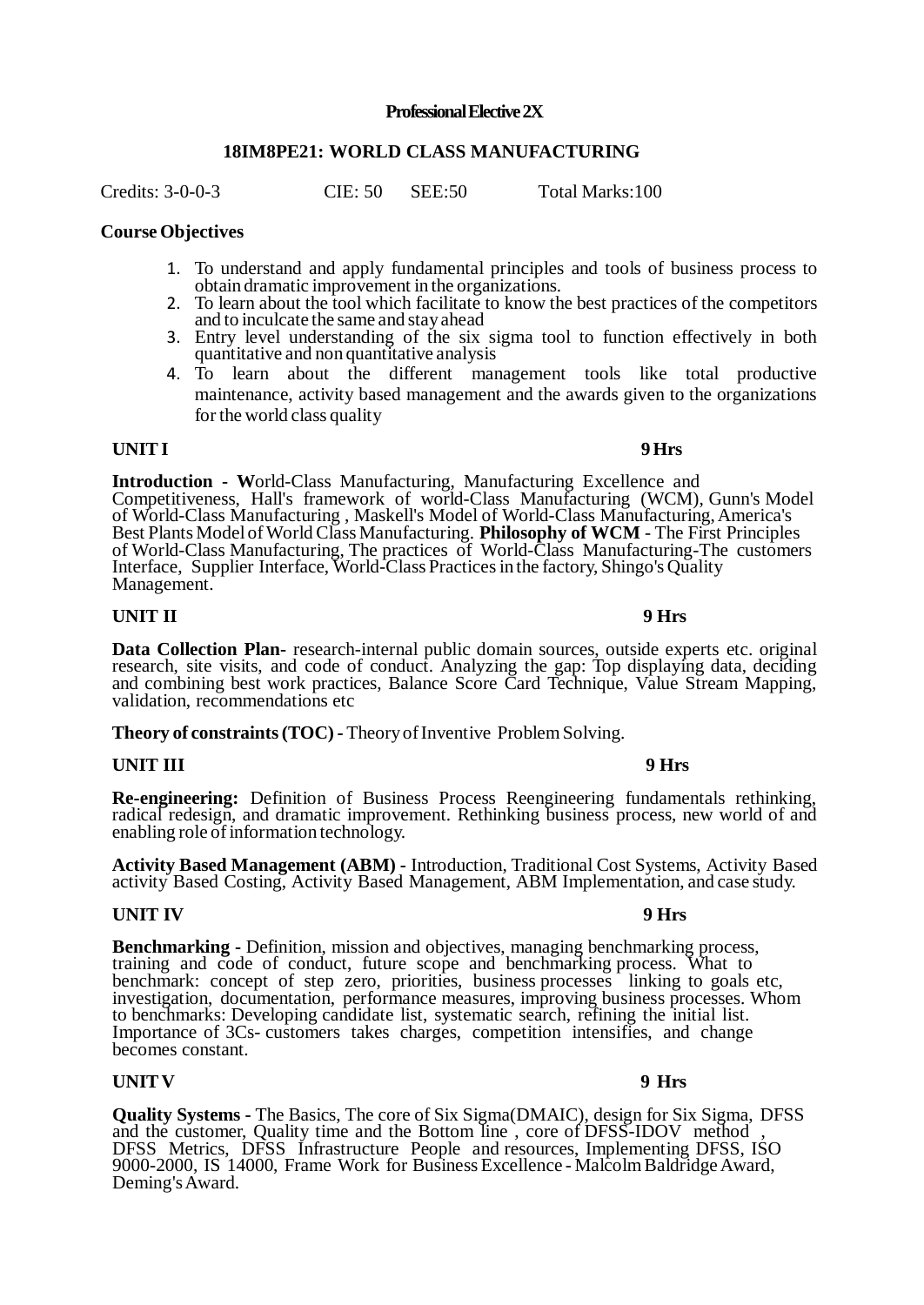# **Course Outcomes**

CO1. Apply the different quality techniques to reach the level of world class in the manufacturing sector.

CO2. Appreciate the importance of change in terms of continuous learning and application of new technology to strive highest quality.

CO3. Analyze the importance of doing things right at the first time and learn the various techniques which helps to do so.

CO4. Demonstrate the latest techniques like design for six sigma in reaching to world class level.

- **Text Books**
- 1. World Class Manufacturing- A Strategic Perspective-Sahay B S, Saxena K B C, Ashish Kumar,: MacMillan India Ltd, ISBN 0333-93- 4741.
- 2. Six sigma for Managers-TMH 2002,GregBrue, ISBN-0-07-048639-5

## **Reference Books**

- 1. Design for Six Sigma -Grege,TMh 2003,ISBN 0-07-058120
- 2. Creveling, Design for Six Sigma in Technology and Product Development Pearson Education 2008.
- 3. Total Quality Management -Dale H. Besterfield, Carol Besterfield- Minchna, Glen H Besterfield and Mary Besterfield 3<sup>rd</sup> edition Pearson education, ISBN 81-297-0260-6
- 4. Total Quality Management Keshavan R, IK International Publishing house Pvt. Ltd 2008

## **18IM8PE22: FINANCIAL MANAGEMENT & COSTING**

Credits: 3-0-0-3 CIE: 50 SEE:50 Total Marks:100

## **Course objectives**

- 1. To know the basic knowledge of accounting and types of accounting
- 2. To compute and analyse various financial ratios
- 3. To understand types of organizations and taxes
- 4. To understand working capital management

## **UNITI 9Hrs**

**Introduction to Financial Management**: Forms of organization, direct and indirect taxes. Statutory Registration- excise Duty, central sales tax, VAT, service tax, international fund availability.

**Book Keeping**: **Introduction,** Double entry book keeping journalizing and ledger posting.

## UNIT II 9 Hrs

**Financial Statement and Analysis:**, Preparation of Trial balance, profit and Loss Account, Balance Sheet with adjustments

**Ratio Analysis / Accounting Ratio:** Liquidity ratio Current ratio, quick ratio, turnover ratio, capital structure ratio- Debt equity ratio, Coverage ratio, Profitability ratio, Profit margin, Return on assets, Activity ratios Inventory turnover ratio, Debtors Turnover ratio.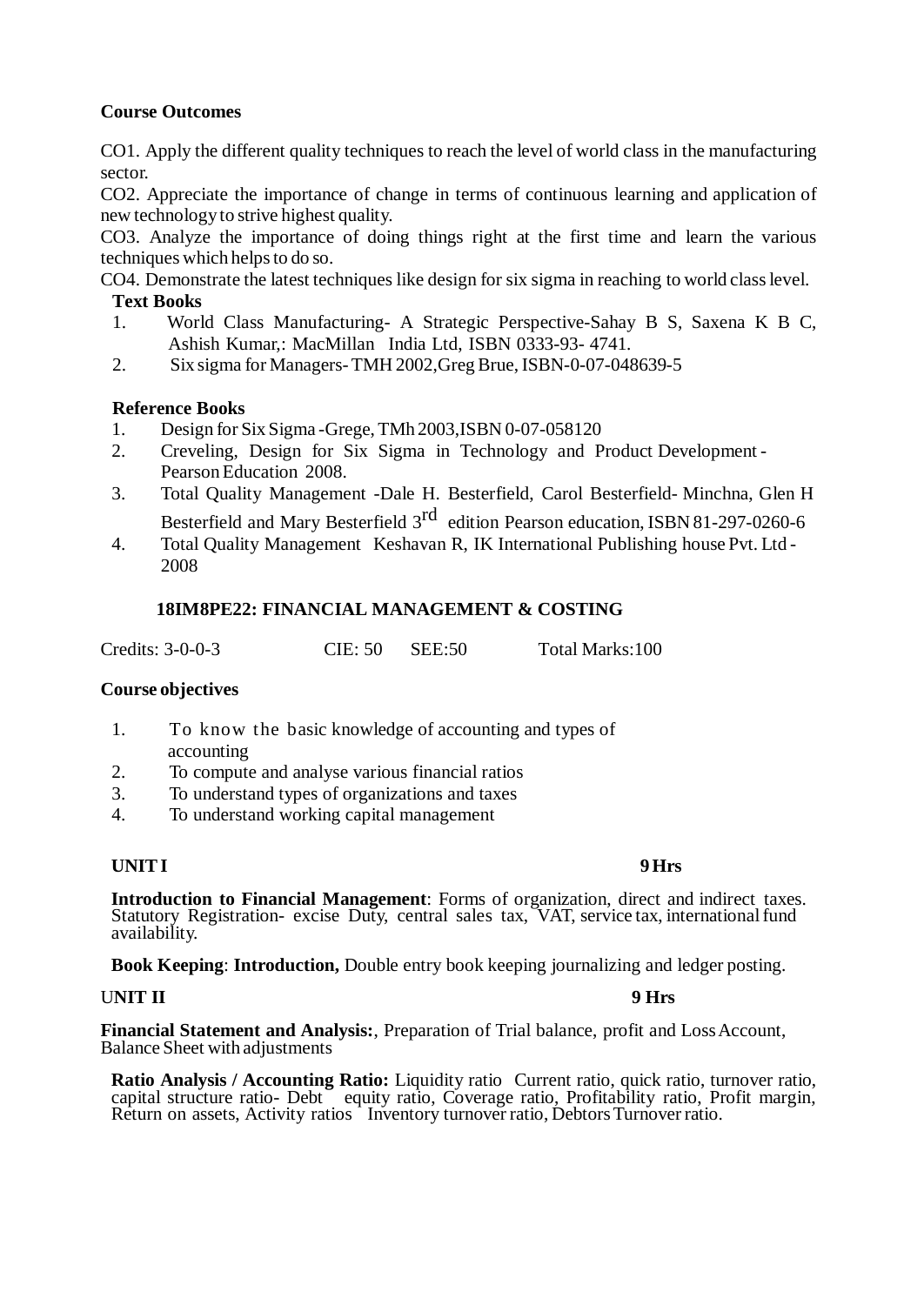## **UNIT- 3 9 Hrs**

**Working Capital Management:** Definition, need and factors influencing the working capital requirement. Determination of operating cycle, cash cycle and operating cycle analysis. Calculation of gross working capital and net working capital requirement.

# **UNIT IV 9 Hrs**

**Costing:** Objectives of costing, elements of costing, methods of costing, problems

**Standard costing: Introduction,** material, labor and overhead variances for a single product.

## **UNIT V 9 Hrs**

**Budgeting:** Types of budgets Flexible budgets, preparation of cash budgets, purchase , production budgets and master budget, Budgetary control, advantages & limitations of budgeting.

## **Course Outcomes**

CO1. Understand the basics of accountancy and management accounting

CO2. Exposed to various types of costing and budgeting.

 $CO 3$ . A b l e to prepare financial statements.

CO4. Capable to prepare budgets

## **Text Books**

- 1. Financial Management, Khan & Jain, text & problems TMH ISBN 0- 07-460208-A. 20001
- 2. Financial Accounting, Costing and Management Accounting, S. M. Maheshwari, 2000

## **Reference Books**

- 1. Financial Management, I. M. Pandey, Vikas Publication House ISBN 0-7069-5435-1. 2002
- 2. Financial Management, AbrishGupta, Pearson.
- 3. FinancialDecisionMaking, Humpton. 2000
- 4. Financial Management, Theory and Practice, Prasanna Chandra TMH ISGN -07-462047-9, 3<sup>rd</sup> edition 2002
- 5. Elements of Accountancy: B.S.Raman, UNITED publishers, Mangalore

## **18IM8PE23: ORGANIZATIONAL BEHAVIOUR**

Credits: 3-0-0-3 CIE: 50 SEE:50 Total Marks:100

## **Course Objectives**

- 1. To understand the nature of human behavior in corporate and other organizations
- 2. To learn about the concepts of different styles of motivation, company leadership, power and authority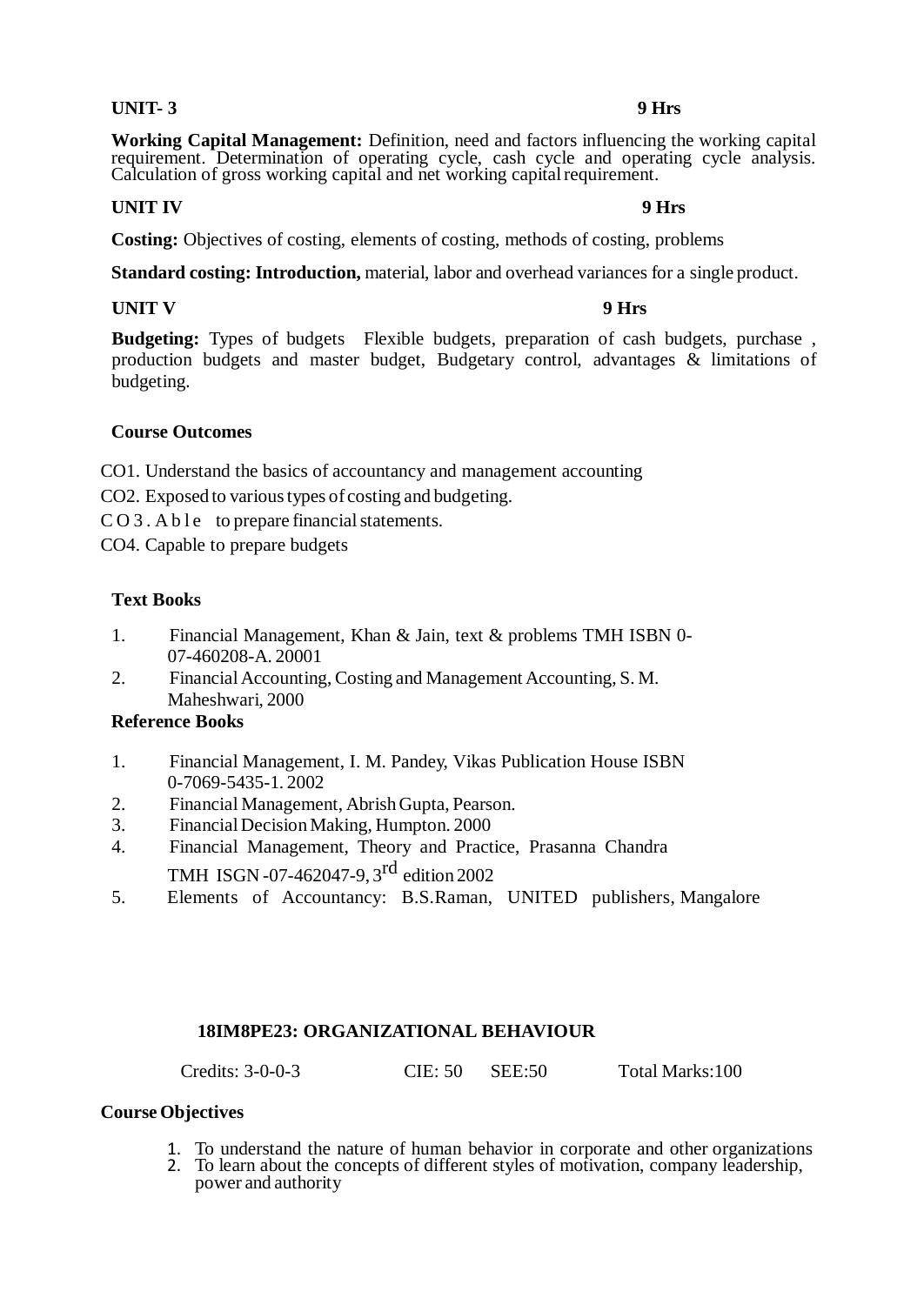- 3. To know about the strategies of organization, organization design and structure and to measure organization effectiveness.
- 4. To learn and adopt teamwork and collaboration

# **UNITI 9 Hrs**

**Introduction:** Definition of Organization, Behavior and Historical development, Environmental context (Information Technology and Globalization, Diversity and Ethics, Design and Cultural, Reward Systems.

The Individual: Foundation ofindividual behaviour, Ability**.**

# **UNIT- 2 9Hrs**

**Learning:** Definition, Theories of Learning, Individual Decision Making, classical conditioning, operant conditioning, social Making, learning theory, Continuous and intermittent reinforcement.

**Perception:** Definition, Factors influencing perception, Attribution theory, Selective perception, Projection, Stereotyping, Halo effect.

# **UNIT-3 9 Hrs**

**Values and Attitudes:** Definitions values, Attitudes: Types of values, job satisfaction, job involvement, professional Ethics, Organizational commitment, cognitive dissonance.

**Conflict Management:** Definition of conflict, functional and dysfunctional conflict, stages of conflict process

## **UNITIV 9 Hrs**

**Leadership:** Definition, Behavioural theories Blake and Mounton managerial grid, Contingency theories H ersey - Blanchard's situational theory, Leadership styles characteristics, Transactional, transformation leaders.

**UNIT-5 9 Hrs Motivation:** Maslow's Hierarchy of Needs, Mc.Gregor's theory X and Y, Herzberg's motivation Hygiene theory, David Mc Cleland three needs theory, Victor vroom's expectancy theory of motivation.

**Work stress:** Meaning and definition, Relationship between stressors and stress, Work stress model, Type A personality, Type B personality, Group level stressors, organizational stressors and extra organizational stressors.

# **Course Outcomes**

CO1. Manage the art of getting work in the corporate and other organization.

- CO2. Identify the different motivational factors and leadership styles which can be applied to reach the organization's goal.
- CO3. Analyse the importance of team work and team building strategies.
- CO4 Structure and hierarchy of the organization.

# **Text Books**

1. Organizational Behaviour, Stephen P Robbins,  $9^{\text{th}}$  Education Publications, ISBN817808561-5 Edn, Pearson.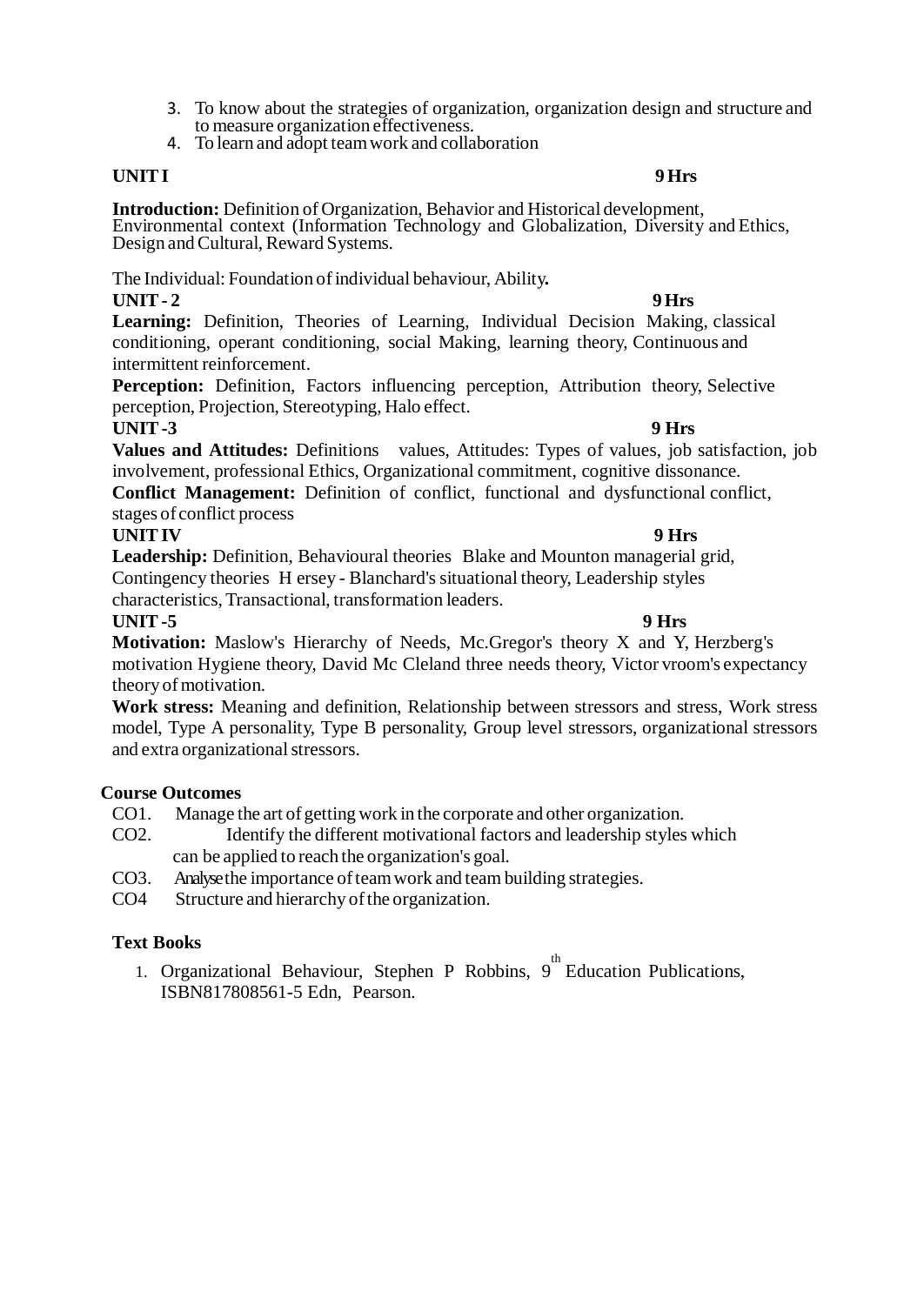2. Organizational Behaviour Fred Luthans, 9<sup>th</sup>International Edition, ISBN007 204121

## **Reference Books**

- 1. Organisation Behaviour Hellriegel, Srocum and woodman, Thompson Learning, 9<sup>th</sup> Edition, Prentice Hall India, 2001
- 2. Organizational Behavior Ashwathappa Himalaya Publishers. 2001.
- 3. OrganizationalBehaviour VSPRao, Konark Publishers 2002.
- 4. Organiszational Behaviour (Human behaviour at work)  $9^{th}$  Edition John Newstron/ Keith Davis. 2002.
- 5. Management of Organizational Behaviour, Paul Henry and Kenneth H. Blanchard, Prentice Hall of India, 1996. Edn, Mc Graw Hill.

### **18IM8PE24: DECISION SUPPORT SYSTEM**

Credits: 3-0-0-3 CIE: 50 SEE:50 Total Marks:100

### **Course Objectives**

- 1. To select appropriate modelling techniques for supporting semi- structured business decision making
- 2. To identify and select appropriate decision support systems for generating innovative business solutions
- 3. To design and implement decision support systems for generating innovative business solutions
- 4. To know the concepts of decision support systems

## **UNITI 9 Hrs**

**Decision Support Systems:** An Overview, Opening Vignette: Evaluating the Quality of Journals in Hong Kong, DSS Configuration, What is a DSS? Characteristics and Capabilities, Components of DSS, The Data Management Subsystem.

**Model Management Subsystem**: The Knowledge-Based Management Subsystem, The User Interface (Dialog) Subsystem, The User, DSS Hardware, Distinguishing DSS fromManagement Science and MIS, DSS Classifications

### **UNIT 2** 9 **Hrs**

**Data Warehousing, Access, Analysis, Mining And Visualization:** Opening Vignette: OBI Makes the best out of the Data Warehouse, Data Warehousing, Access, Analysis and Visualization, The Nature and Sources of Data, Data Collection, Problems and Quality, The Internet and Commercial Database Services.

### **UNIT III 9 Hrs**

**Data Warehousing, Access, Analysis, Mining And Visualization:** Database management Systems in DSS, Database Organization and Structures, Data Warehousing, OLAP: Data Access, Querying and Analysis, Data Mining, Data Visualization and Multidimensionality, Geographic Information Systems and VirtualReality.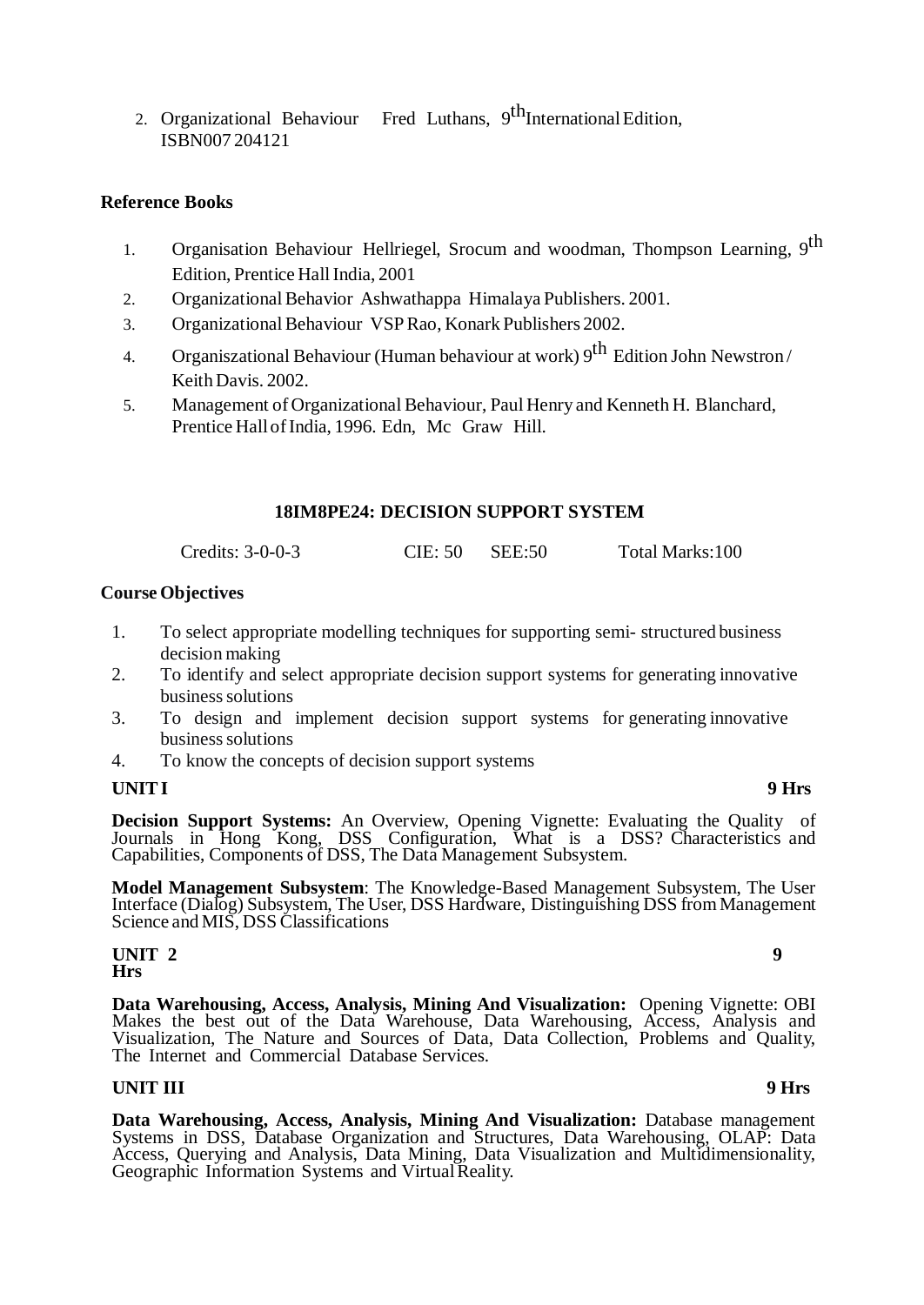# **UNITIV 9Hrs**

**Modeling And Analysis:** Opening Vignette: Dupont Simulates Rail Transportation System and Avoids Costly Capital Expense, Modeling for MSS, Static and Dynamic Models, Treating Certainty, Uncertainty and Risk, Influence Diagrams, MSS Modeling in Spreadsheets.

# **UNIT V** 9 Hrs

**Decision Support System Development**: Opening Vignette: Osram Sylvania Thinks Small, Strategizes Big Develops the Info Net HR Portal System, Introduction to DSS Development, The Traditional System Development Life Cycle, Alternate Development Methodologies, Prototyping.

**DSS Development Methodology**: DSS Technology Levels and Tools, DSS Development Platforms, DSS Development Tool Selection, Team Developed DSS, End User-Developed DSS, Developing DSS: Putting the System Together

### **Course Outcomes**

- CO1. Recognize the relationship between business information needs and decision making.
- CO2. Appraise the general nature and range of decision support systems.
- CO3. Select appropriate modelling techniques.
- CO4. Analyse, design and implement a DSS.

## **Text Book**

1. Decision Support Systems and Artificial Intelligence, - Efraim Turban, Jay E Aronson, 6<sup>th</sup> Edn, Pearson Education, ISBN 81-7808-367-1

## **Peofessional Elective 3X**

## **18IM8PE31: INTELLECTUAL PROPERTY RIGHTS**

| Credits: 3-0-0-3 | CIE: 50 SEE: 50 |  | Total Marks:100 |
|------------------|-----------------|--|-----------------|
|------------------|-----------------|--|-----------------|

## **Course objectives**

- 1. To understand the basic concepts of IP and its associated rights, forms ofIP.
- 2. To get insight into the importance of innovation and its applicability in serving society.
- 3. To get awareness about the protections given to the mental labor put forth by individuals in various forms of IP.
- 4. To know about the basic legal aspects of IP

## **UNITI 9Hrs**

**Basic principles of IP laws:** Introduction, History, Concept of property, Constitutional aspects of IP, Evolution of the patent system in UK, US and India,

Basis for protection, Invention, Criteria for patentability, Non-patentable inventions.

**Patents:** Introduction, Origin and meaning of the term patent, Objective of a patent law, The legislative provisions regulating patents, principles underlying the patent law in India, patentable invention.

**UNITII 9 Hrs Procedure for obtaining patent:** Submission of application, Filing provisional and complete specification, Examination of the application, advertisement of the acceptance, opposition, Grant and sealing of patent, Term of the patent, Compulsory license.

**Rights conferred on a patentee:** Patent rights, Exception and limitations, Duties of a Patentee.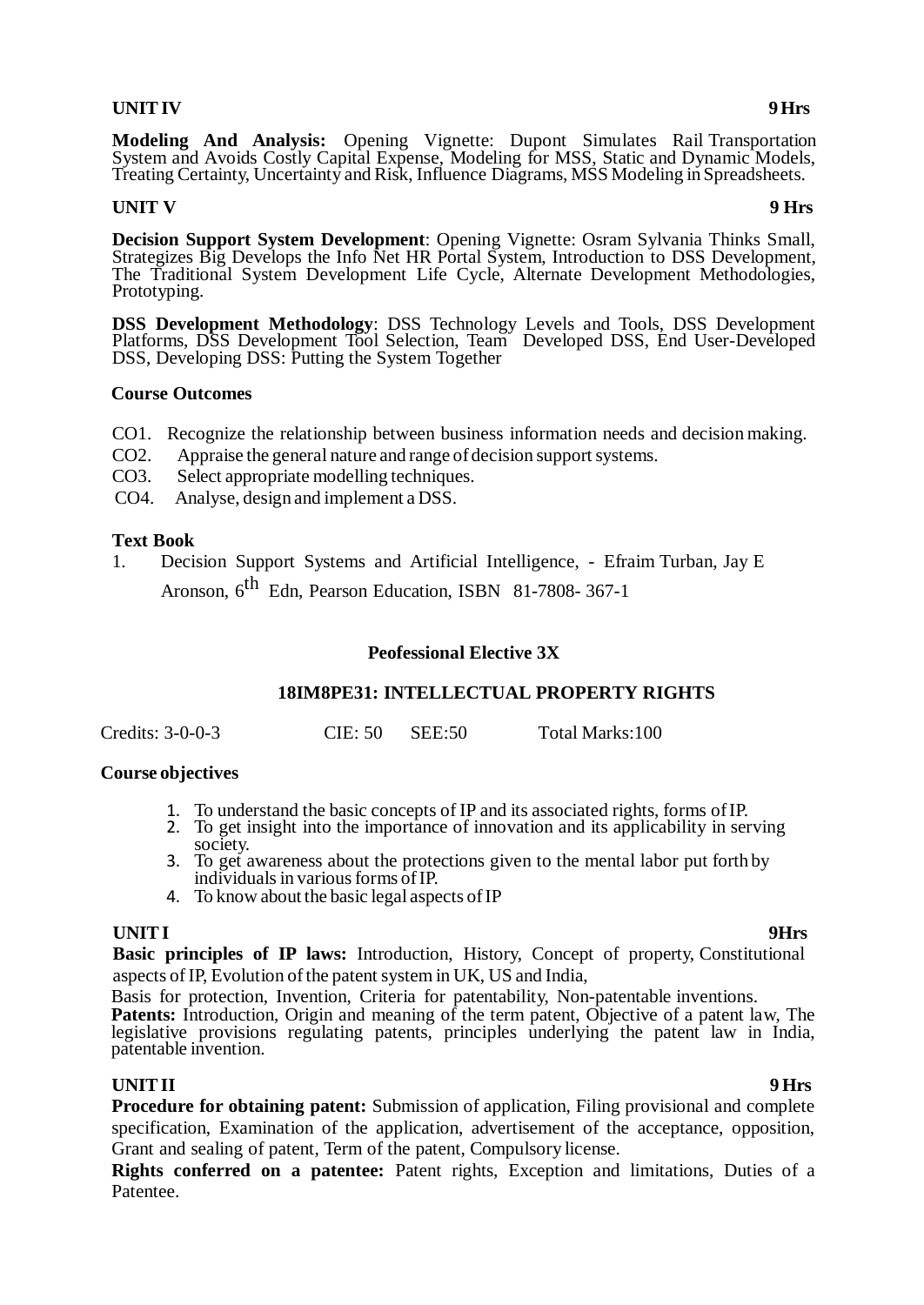# **UNIT III 9Hrs**

**Transfer of patent:** Forms of transfer of Patent rights, Assignment, kinds of assignment, License, kinds of license, Rights conferred on a licensee, Transmission of patent by operation oflaw.

**Infringement of patents:** Construction of claims and infringement, patents held to be infringed, patents held to be not infringed, patent agents, patent drafting, database searching, case studies.

## **UNITIV 9Hrs**

**Copy Right:** Meaning and characteristics of copy right, Indian copy right law, requirement of copy right, Illustrations copy right in literary work, Musical work, Artistic work, work of architecture, Cinematograph film, sound recording.

**Author and Ownership of copy right:** Ownership of copy right, Contract of service, Contract for service, rights conferred by copy right, terms of copy right, license of copyright.

## **UNIT V 9 Hrs**

**Trade Marks:** Introduction, Statutory authorities, procedure of registration of trade marks, rights conferred by registration of trade marks, licensing in trade mark, infringement of trade mark and action against infringement.

**Industrial Design:** Introduction, procedure of registration of a design, Piracy of a registered design, Case studies.

### **Course Outcomes**

- CO1. Identify the importance ofIPR in the Society.
- CO2. Innovate  $\&$  apply for patents in his/her area of interest.
- CO3. Apply for copyrights for the novel work executed.
- CO4. Understands the concepts of trademarks and industrial design

## **Text Books**

- 1. Dr. T Ramakrishna -Basic principles and acquisition of Intellectual Property Rights, CIPRA, NSLIU -2005.
- 2. Dr.B.L.Wadhera -Intellectual Property Law Handbook, Universal Law Publishing Co. Ltd.. 2002.

## **Reference Books**

- 1. Dr. T Ramakrishna -Ownership and Enforcement of Intellectual Property Rights, CIPRA, NSLIU -2005.
- 2. Intellectual Property Law (Bare Act with short comments) -Universal Law Publishing Co. Ltd.. 2007.
- 3. The Trade marks Act 1999 (Bare Act with short comments) -Universal Law Publishing Co. Ltd.. 2005.
- 4. The Patents Act, 1970 (Bare Act with short comments) as amended by Patents (Amendment) Rules 2006 w.e.f. 5-5-2006. Commercial law publishers (India) Pvt. Ltd., 2006.
- 5. Thomas T Gordon and Arthur S Cookfair -Patent Fundamentals for Scientist and Engineers, CRCPress 1995.
- 6. Prabuddha Ganguli -Intellectual Property Rights, TMH Publishing Co. Ltd..2001

## **18IM8PE32: TECHNOLOGY MANAGEMENT**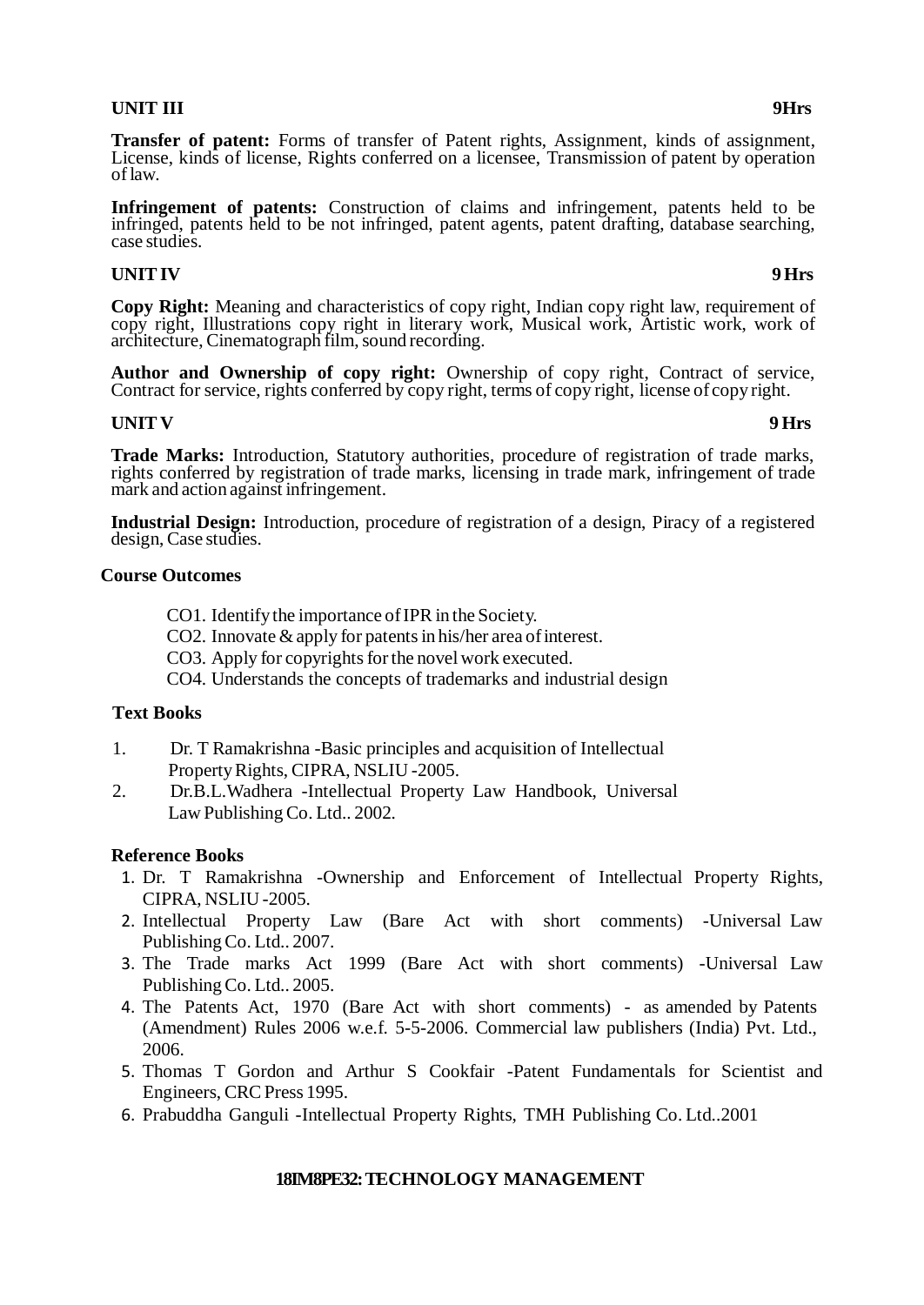Credits: 3-0-0-3 CIE: 50 SEE:50 Total Marks:100

### **Course Objectives**

- 1. To make students appreciate the role of technological change in shaping the future of a business/economy.
- 2. To make them understand the process behind formulation of technology strategy, and its integration with business strategy.
- 3. To prepare them for managing organizational change in view of increasing
- technology orientation of businesses.<br>To enable them to effectively 4. To enable them to effectively manage technology projects in an organization.

## **UNITI 8 Hrs**

**Concept of Technology:** Introduction, The nature of knowledge, Aspects of classification, Concept and Meaning of technology, character of a specific technology, Scope of technology, Examples of classification of technology, Scale of technology information, Levels of technology, Technology portfolios, Technology as an environment.

### **UNITII 9 Hrs**

**Nature of Technological Change:** Introduction, Meaning of technological change, Concept of invention, Nature of innovation, Emergence of new technologies, Life cycle of a technology, Motivation for technological change, Nature of technological progress, Nature of mature technology, Nature of diffusion, Technological convergence.

### **UNITIII 9 Hrs**

**Economics of Technology:** Introduction, Meaning of technological economics, Examples of technological economics, Scope of technological economics, Engineering economics, Production economics, Concept of economy of scale, Concept of optimum size, Technology as a commodity, Technology at the macro-economic level.

**Corporate Technology Strategy:** Introduction, The business mission, Where is the business? Concept of business strategy, Capability for strategic planning, Corporate technology strategy, Competitive technology, Focus of strategy, Technological alliances, Realization of strategy, Technology crisis.

### **UNITIV 9 Hrs**

**Realization of New Technology:** Introduction, Concept of R&D policy, Stimuli for innovation, Sources of innovation, Intelligence function of R&D, Management of R&D, R&D team, Effectiveness of R&D, Marketing aspects of R&D, Finance for Design, Development, Manufacture and Marketing, reduction of development lead time, Patterns for new technology development, Remaining a going concern.

### **UNIT-5 9 Hrs**

**Adoption of New Manufacturing Technology:** Introduction, manufacturing strategy, Introduction of new technology, Challenges of factory automation, Stages of factory automation, Manufacturing FMS, CIM, CAD/CAM, Intelligent manufacturing systems, operation of new technology, Change management, People and technology at work, Work structures.

### **Course outcomes**

CO1. Clear understanding of the need for technological advancements for economic growth and social welfare.

CO2. Ability to analyze the inputs needed for building a technology strategy given the business strategy.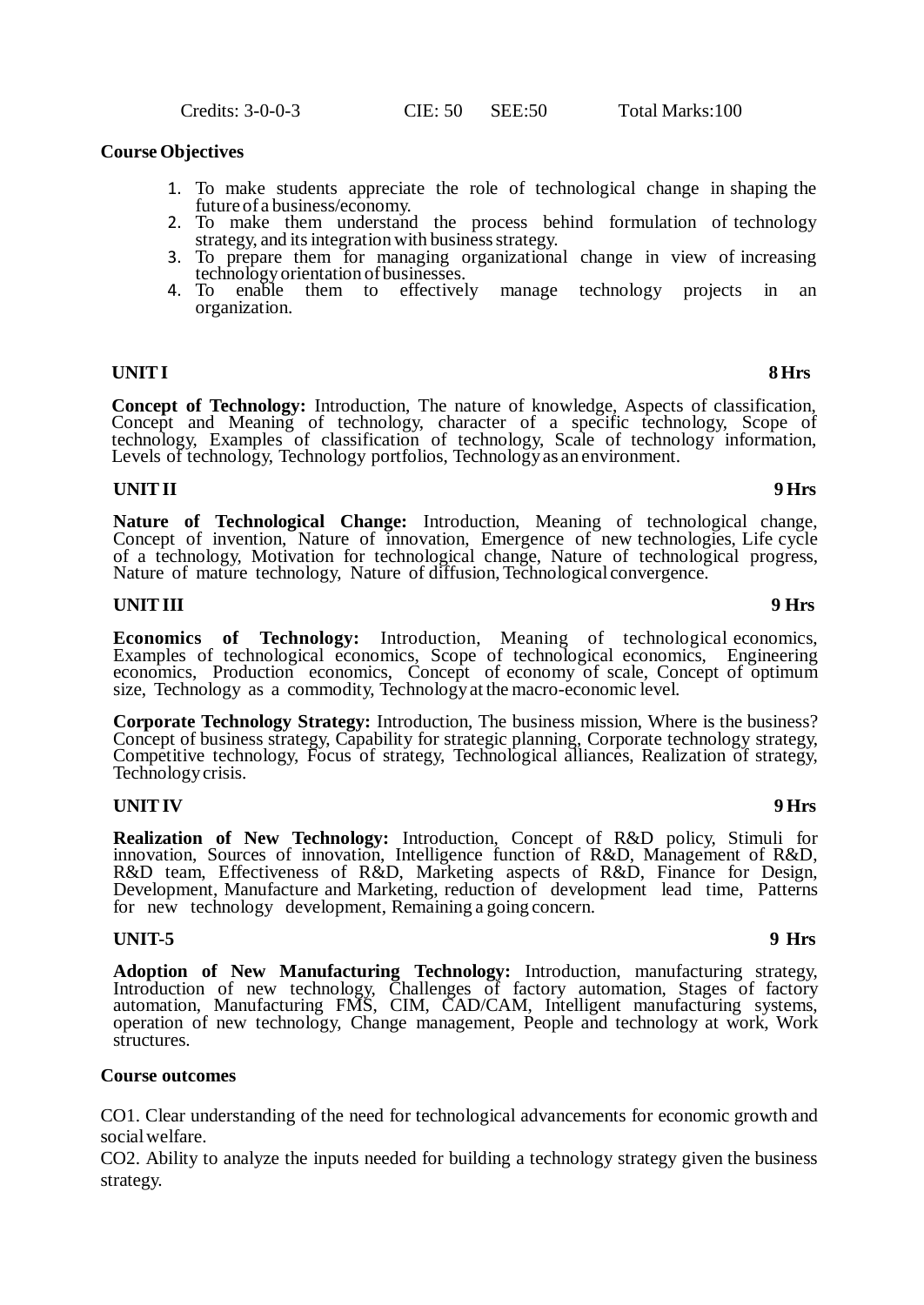CO3. Ability to plan out projects for technological change and implement them. CO4. Ability to work on the facilitators of organizational change while switching over to newer technologies.

## **Text Books**:

- 1. The Management of Technology Paul Lowe, Perceptions & opportunities, Chapman&Hall, London, 1995.
- 2. Strategic Management of Technology-Frederick Betz, McGraw- Hill Inc 1993.

### **Reference Book**

1. Management of Technology & Innovation: competing Through TechnologicalExcellence, -Rastogi, P.N., Sage Publications, 1995

# **18IM8PE33: SUPPLY CHAIN & LOGISTICS MANAGEMENT**

Credits: 3-0-0-3 CIE: 50 SEE:50 Total Marks:100

**Course objectives**

- 1. To introduce students to the development of mathematical modeling and solution tools for logistics and supply chain management;
- 2. To teach students to use these tools to analyze strategic, tactical, and operational decisions
- 3. To understand facility location, vehicle routing, and inventorymanagement
- 4. To engage students in case studies based on real world logistics and supply chain decisions.

## **UNITI 9Hrs**

**Strategic Frame Work**: Supply chain stages and decision phases, process view of a supply chain. Supply chain flows. Examples of supply chains. Competitive and supply chain strategies. Achieving strategic fit. Expanding strategic scope. Drivers of supply chain performance. Framework for structuring drivers-Inventory, Transportation, Facilities, Information. Obstacles for achieving fit. Case discussion.

### **UNIT II 9 Hrs**

**Network Planning and Distribution Strategies**: Introduction, network design- data collection, data aggregation, mileage estimation, warehouse cost, future demand, model and data validation. Distribution Network-Role of facility decisions, factors influencing network decision decisions and frame work for supply chain decisions, Models for facility Location and CapacityAllocation.

### **UNIT III 9 Hrs**

**Planning and Managing Inventories in a Supply Chain**: Role of cycle inventory , economies of scale to exploit fixed cost, managing multi echelon cycle inventory estimated cycle inventory related costs in practice, role of safety stock supply chain, determining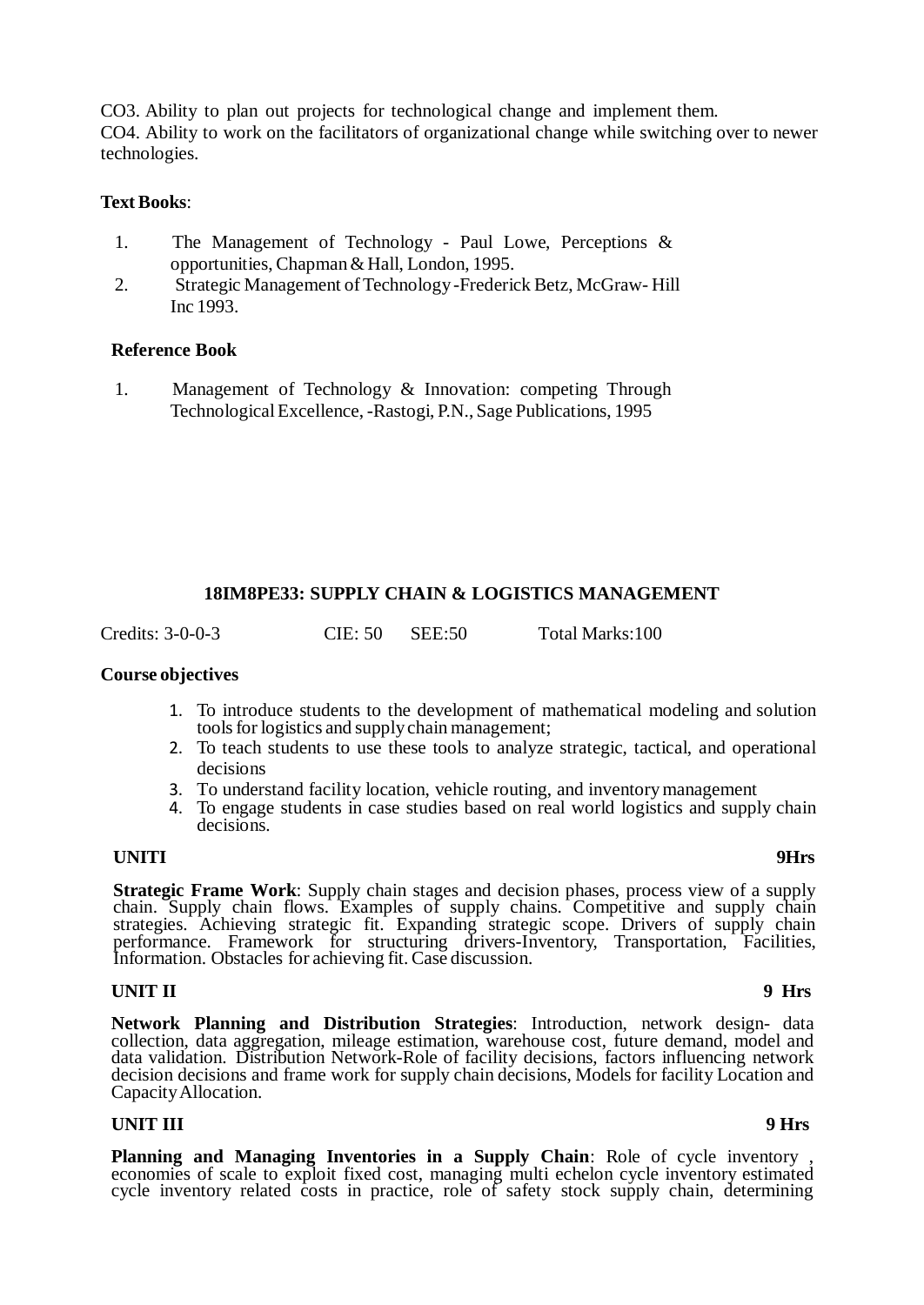appropriate level of safety inventory, impact of supply uncertainty on safety inventory, impact of aggregation on safety inventory, impact of replenishment policy on safety inventory, managing safety inventory in a multi echelon supply chain, estimating and managing inventory in practice and non moving items. Problems on:EOQ, Cycle inventory, Safety stock calculations.

# **UNIT IV 9 Hrs**

**Sourcing, Transporting Products:** Role of sourcing, Supplier-Scoring and Assessment, selection and Contracts. Design collaboration. Role of transportation, Factors affecting transportation decisions. Modes of transportation and their performance characteristics. Designing transportation network. Trade off in transportation design. Tailored transportation, Routing and scheduling in transportation. International transportation. Analytical problems.

## **UNIT V 9 Hrs**

**Coordination and Technology in the Supply Chain:** coordination in a supply chain: Bullwhip effect. Obstacles to coordination. Managerial levers to achieve co- ordination, Building strategic partnerships. The role of IT in supply chain, the supply chain IT Framework, CRM, International SCM, SRM. The role of E- businessin a supply chain.

## **Course Outcomes**

- CO1. Draw on key logistics and supply chain management concepts and theoriesto inform a variety of business situations.
- CO2. Apply logistics and supply chain management strategiesto assist other functional areas of a business organization.
- CO3. Apply leadership and organisational skills to leverage resources of a group and develop solutions to operational issues.
- CO4. Interact and communicate effectively in team settings to solve problems in supply chain management.

## **Text Books**

- 1. Sunil Chopra & Peter Meindl; supply chain management-Stategy, planning & Operation; 2<sup>nd</sup> edition 2005. Pearson Education Inc.
- 2. Simchi-Levi Davi Kaminasky Philip & Simchi- Levi Edith, Designing & Managing the Supply Chain , Tata McGrave-Hill pub.Comp Ltd, New Delhi, 2003

## **Reference Books**

- 1. Douglas Lambert &James Stock: Strategic Logistics Management: Irwin Mc Graw Hill.
- 2. Introduction to supply chain management ByMartinChristopher.

## **18IM8PE34: DESIGN & DEVELOPMENT OF ENTERPRISE**

Credits: 3-0-0-3 CIE: 50 SEE:50 Total Marks:100

## **Course Objectives**

- 1. To understand analyze the creative business environment, opportunity recognition, and the businessidea-generation process;
- 2. To know how to acquire necessary resources and organizational matters of new venture creation process;
- 3. To write a business plan that creates and starts a new venture.
- 4. To applya strategy for growth and manage the implications of growth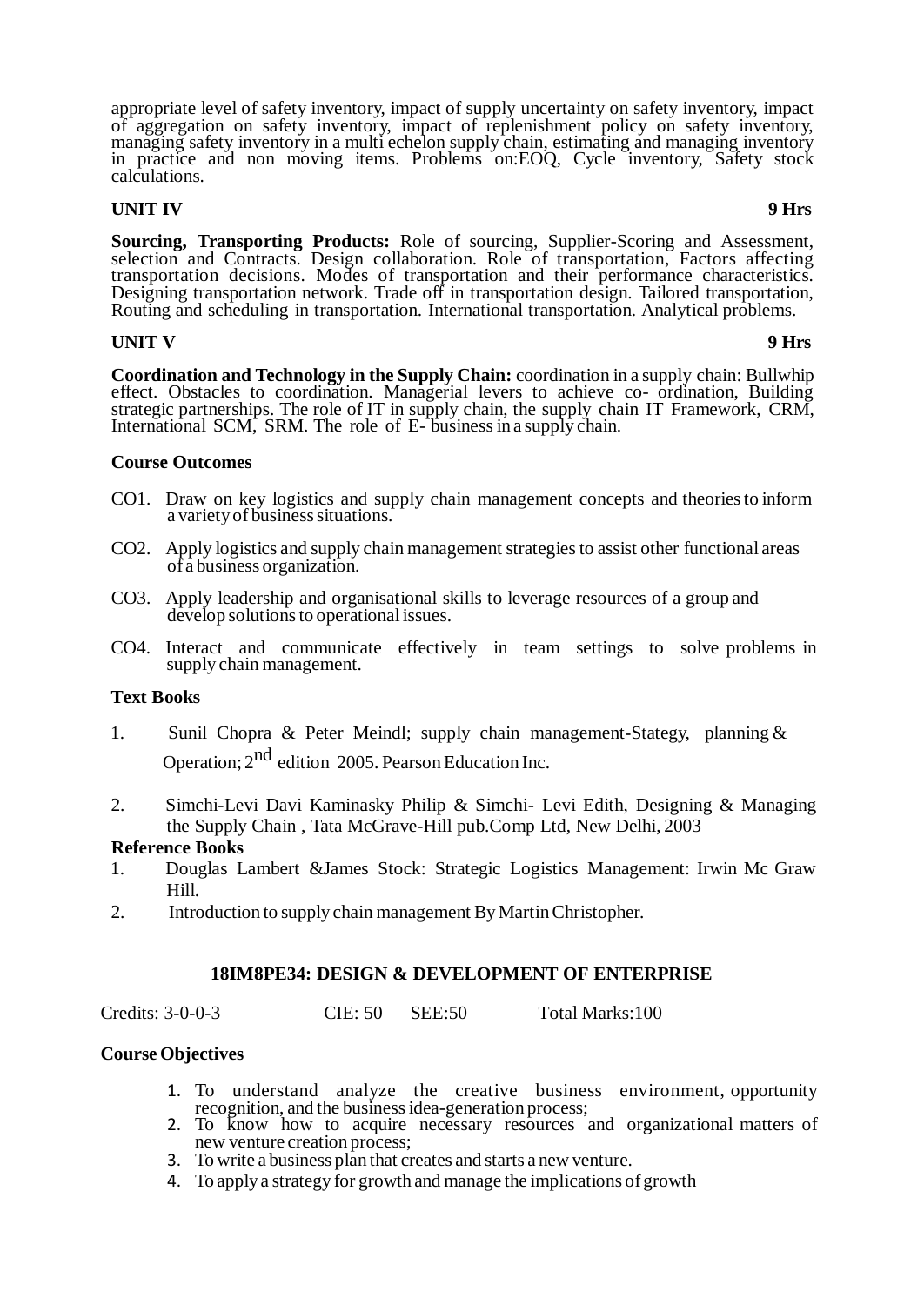**Definition and Concept of Enterprise:** Profile of an entrepreneur-need scope and characteristics of entrepreneurs. Attitude development, creativity stress managementpositive reinforcement.

**UNIT II 9 Hrs** 

**Methodology of Project Identification:** Short listing and zeroing on to product/service-project in outline project planning- technical and feasibility analysisevaluation of project report. Project appraisal technical, commercial and financial appraisal - problems in project equation -legal, financial and environmental aspects.

### **UNIT III 9 Hrs**

**Marketing:** Market share-distribution-sale strategies-certification agencies- term financesource and management working capital-coating and cost control (basic principles only) need analysis-product design (basic principles only)- developing operational expertise- innovation and change.

## **UNIT IV 9 Hrs**

**Small Industries Development:** Small Industries development in India and its conceptsancillary industries-starting a small scale industry steps involved-role of financing and other institutions providing assistance to small industries- preparation of project (case study).

# **UNIT V** 9 Hrs

**Accounting Principles:** Conventions and concepts-balance sheet profit and loss account. Accounting rate of return, pay back period, SSI duty practice.

### **Course Outcomes**

CO1. Identify and apply the elements of entrepreneurship and to entrepreneurial processes;

CO2. Recognize the importance of entrepreneurship and identify the profile of entrepreneurs and their role in economic growth;

CO3. Use the entrepreneurial mind-set and behave responsibly and ethically in their roles as entrepreneurs.

CO4. To Use capital budgeting that includes cost of capital, leverage and dividend policy in a financial management context;

## **Text Books**

1. Developing Entrepreneurship -Udai Pareek and T.V. Venkateswara Rao, A Hand Book ofLearning systems- ND. 1978.

2. Entrepreneurship Development - P. Saravanavel - Ess Pee Kay publishing house -1st Edition.

### **Books**

- 1. EDI 1 Faculty and External Experts, A handbook for new entrepreneurs, Entrepreneurship development institute of India -1986.
- 2. Entrepreneurship and Small Business Anil Kumar I K International Publishing house Pvt. Ltd - 1st Edition.

### **UNITI 9Hrs**